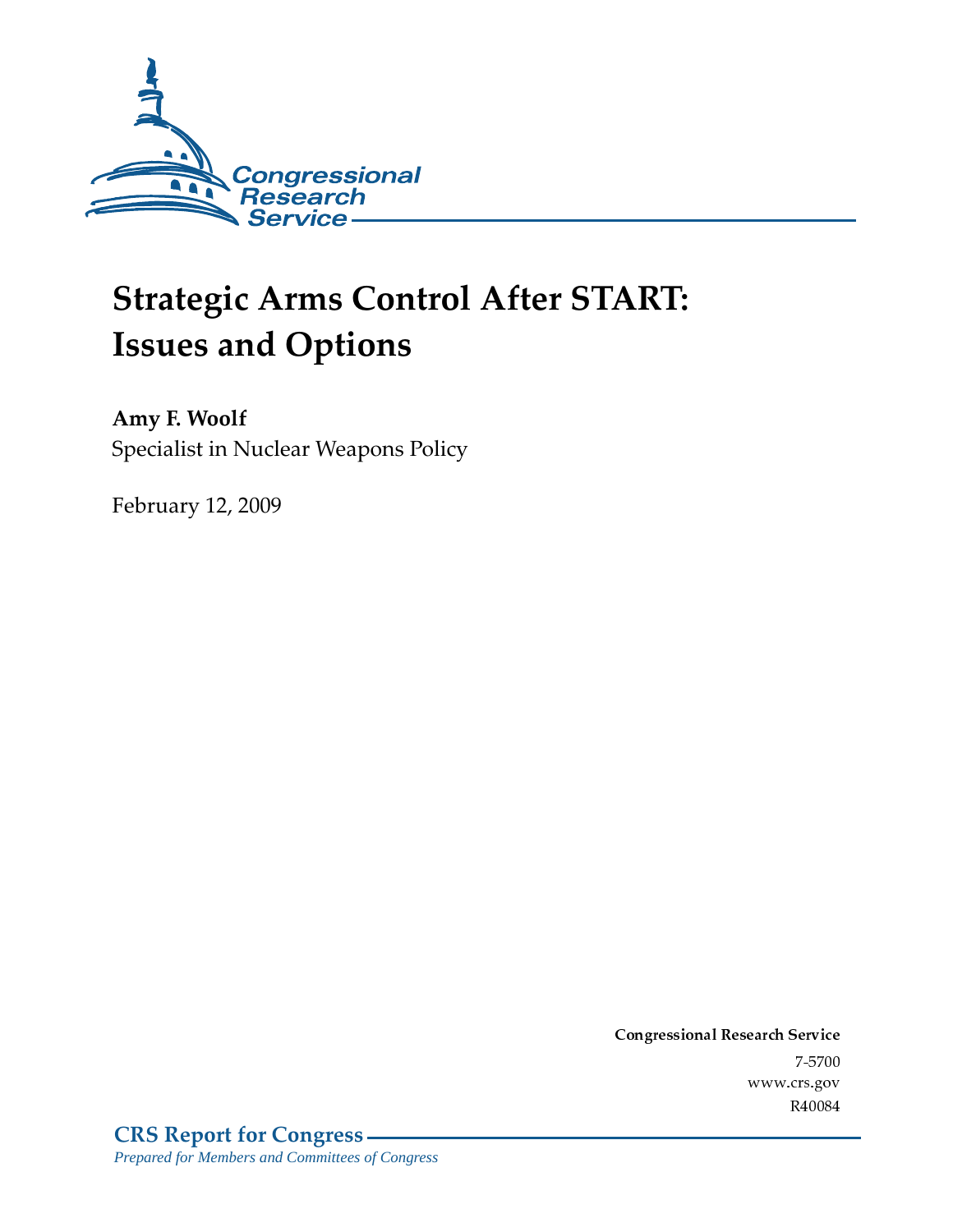## Summary

The United States and Soviet Union signed the Strategic Arms Reduction Treaty in 1991; it entered into force in December 1994 and is due to expire in December 2009. The United States and Russia have held several meetings to discuss options for continuing their arms control relationship, but have not agreed on whether to extend START or how to replace it.

START counts each deployed ICBM, SLBM, bomber as a single delivery vehicle under the Treaty limit of 1,600 delivery vehicles and attributes an agreed number of warheads to each deployed delivery vehicle. This attribution rule provides the total number of warheads that count under the 6,000 warhead limit in the Treaty. To verify compliance with START, each side monitors the numbers and locations of ballistic missiles, launchers and heavy bombers deployed by the other country. The parties use a wide variety of means to collect information—or monitor—these forces and activities. Some of these monitoring systems, such as overhead satellites, operate outside the territories of the treaty parties. They also have also been required to exchange copious amounts of data on locations, operations, and technical characteristics of the treaty-limited items. This verification regime has allowed the parties to remain confident in each other's compliance with the Treaty.

The United States and Russia began to discuss their options for arms control after START expired in mid-2006. They have, however been unable to agree on a path forward. Neither side wants to extend START in its current form, as some of the Treaty's provisions have begun to interfere with some military programs on both sides. Russia wants to replace START with a new Treaty that would further reduce deployed forces while using many of the same definitions and counting rules in START. The United States initially did not want to negotiate a new treaty, but, under the Bush Administration, would have been willing to extend, informally, some of START's monitoring provisions. In 2008, the Bush Administration agreed to conclude a new Treaty, with monitoring provisions attached, but this Treaty would resemble the far less formal Strategic Offensive Reductions Treaty that the two sides signed in 2002. In December 2008, the two sides agreed that they wanted to replace START before it expired, but acknowledged that this task would have to be left to negotiations between Russia and the Obama Administration.

The United States and Russia could choose from a number of options for the future of their arms control relationship. They could allow START to lapse or they could extend START for five years. They could extend START, then amend it to ease some of the outdated provisions. They could negotiate a new Treaty, or they could pursue less formal arrangements to manage their nuclear forces. Moreover, if a new treaty included further reductions in nuclear weapons, it could use some START definitions and counting rules or the less formal Moscow Treaty declarations.

This report will be updated as needed.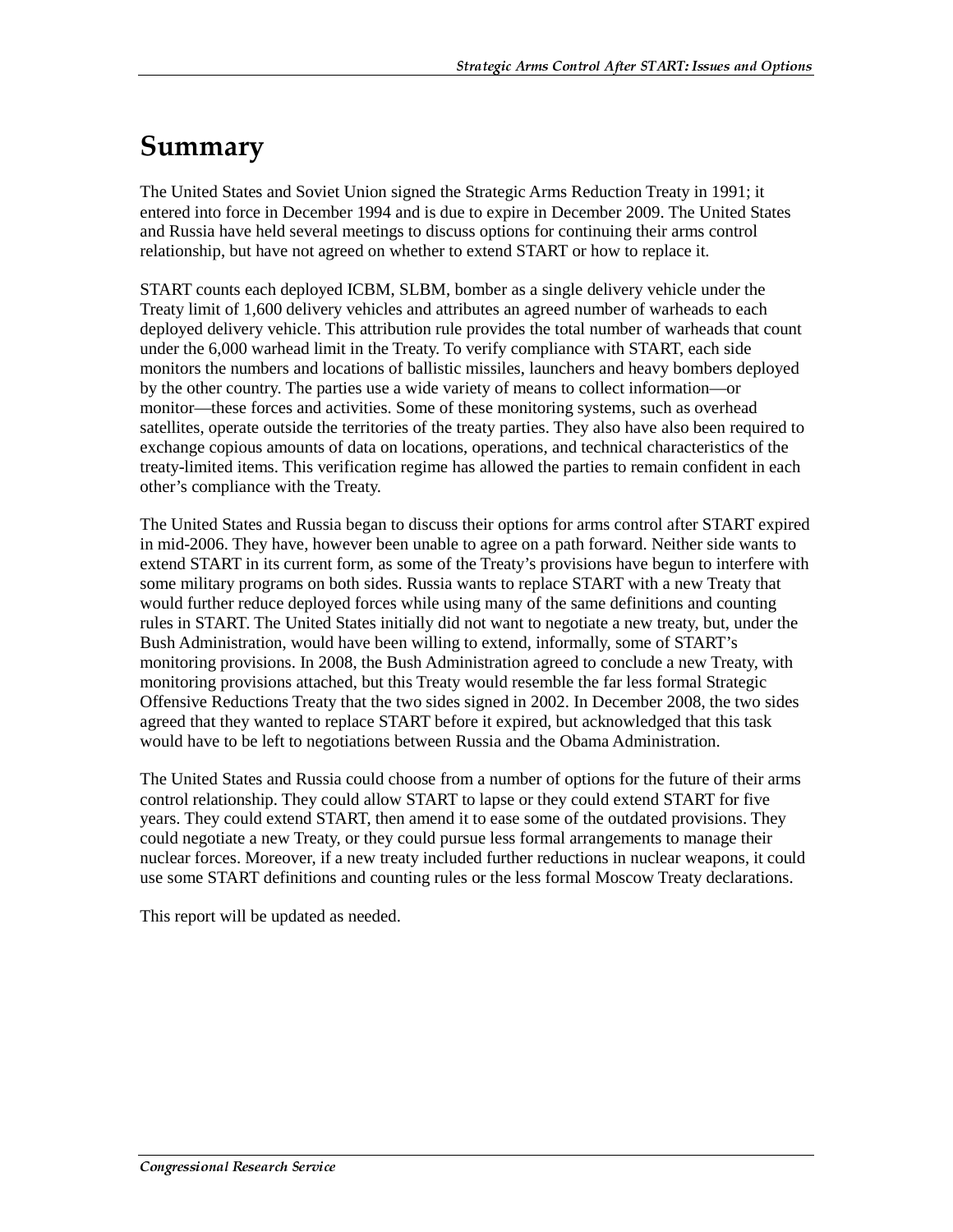## **Contents**

## **Tables**

|--|--|

## Contacts

|--|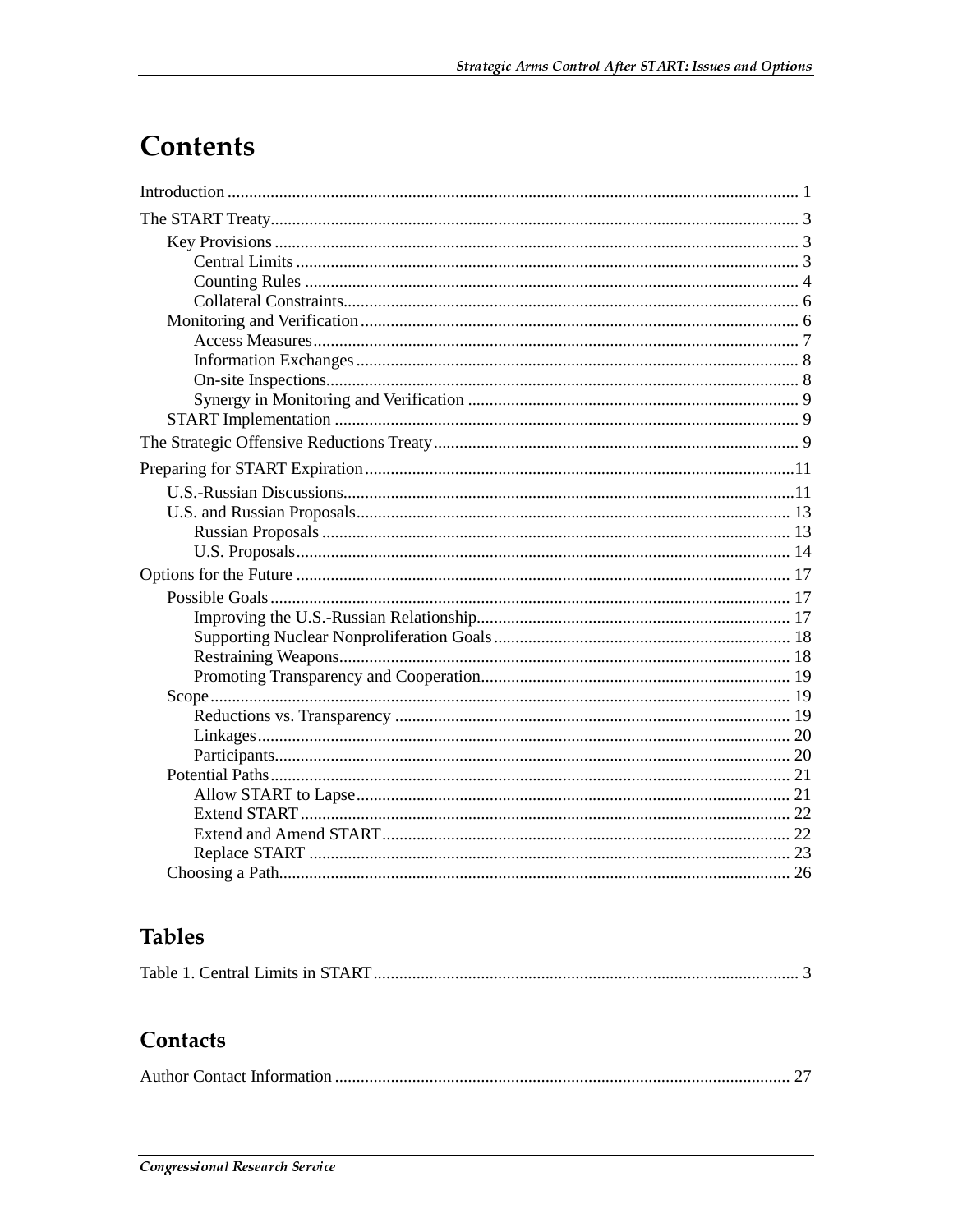## <u>Introduction</u>

The United States and Soviet Union signed the Strategic Arms Reduction Treaty (START) on July 31, 1991. After the demise of the Soviet Union in December 1991, the parties signed a Protocol that named the four former Soviet Republics with nuclear weapons on their territory—Ukraine, Belarus, Kazakhstan, and Russia—parties to the Treaty.<sup>1</sup> START entered into force on December 4, 1994. The Treaty was to remain in force for 15 years, unless replaced by a subsequent agreement, and, therefore, will expire on December 5, 2009.<sup>2</sup> According to Article XVII of the Treaty, the parties must meet "no later than one year" before this date to consider whether the Treaty should be extended or allowed to lapse.<sup>3</sup> If the parties agree to extend the Treaty, the extension would last five years, unless START were replaced by a subsequent agreement during that time.

The United States and Russia held several meetings in the latter years of the Bush Administration to discuss the options for continuing their bilateral arms control relationship after START, but have did not reach an agreement on whether to extend START or on how to replace it. The Obama Administration has pledged to resume the discussions, both to extend the monitoring and verification provisions in START and to seek an agreement on further reductions in strategic nuclear weapons. The discussions thus far, along with the statements from Members of Congress and others following the process, reflect not only on the specific issues that may be addressed in a possible follow-on Treaty, but, also on the broader question of what, if any, role arms control should play in future U.S.-Russian relations.

The United States and Soviet Union negotiated START between 1994 and 2001. It contains many detailed definitions and restrictions that not only limit the permitted number of nuclear warheads but also restrain the locations and movement of delivery vehicles carrying nuclear warheads and require extensive exchanges of data about them. Many of these provisions reflect the more competitive relationship between the United States and Soviet Union, and the concerns that drove their inclusion in the Treaty, may no longer seem as important to the U.S.-Russian relationship. Specifically, some in the Bush Administration and the broader foreign policy community have argued that, because the United States no longer structures its nuclear forces in response to a Russian threat, it no longer needs a treaty that restrains and reduces the weapons that make up that threat. They, therefore, question whether the START Treaty, or U.S.-Russian nuclear arms control in general, remain important as tools in the political relationship between the United States and Russia.

Some U.S. critics of arms control have argued that the bilateral arms control process should fade away after START expires. They note that START may have served its purpose by helping to reduce the size of the Russian arsenal after the demise of the Soviet Union and by restraining the

<sup>&</sup>lt;sup>1</sup> The leaders in Belarus, Ukraine, and Kazakhstan agreed to eliminate all of the nuclear weapons on their territories and to sign the Nuclear Non-Proliferation Treaty (NPT) as non-nuclear weapons states. These three states have been nuclear free since the late 1990s; all remaining Soviet-era nuclear warheads are deployed in Russia.

 $2$  The United States and Russia signed the Strategic Offensive Reductions Treaty (also known as the Moscow Treaty) on May 24, 2002. They do not, however, consider this Treaty to be a successor to START. Article II of the Moscow Treaty specifically states that the START Treaty remains in force. See CRS Report RL31448, *Nuclear Arms Control: The Strategic Offensive Reductions Treaty*, by Amy F. Woolf.

 $3$  The Parties did not need to make a decision about the future of START in December 2008, they just needed to meet to consider the question.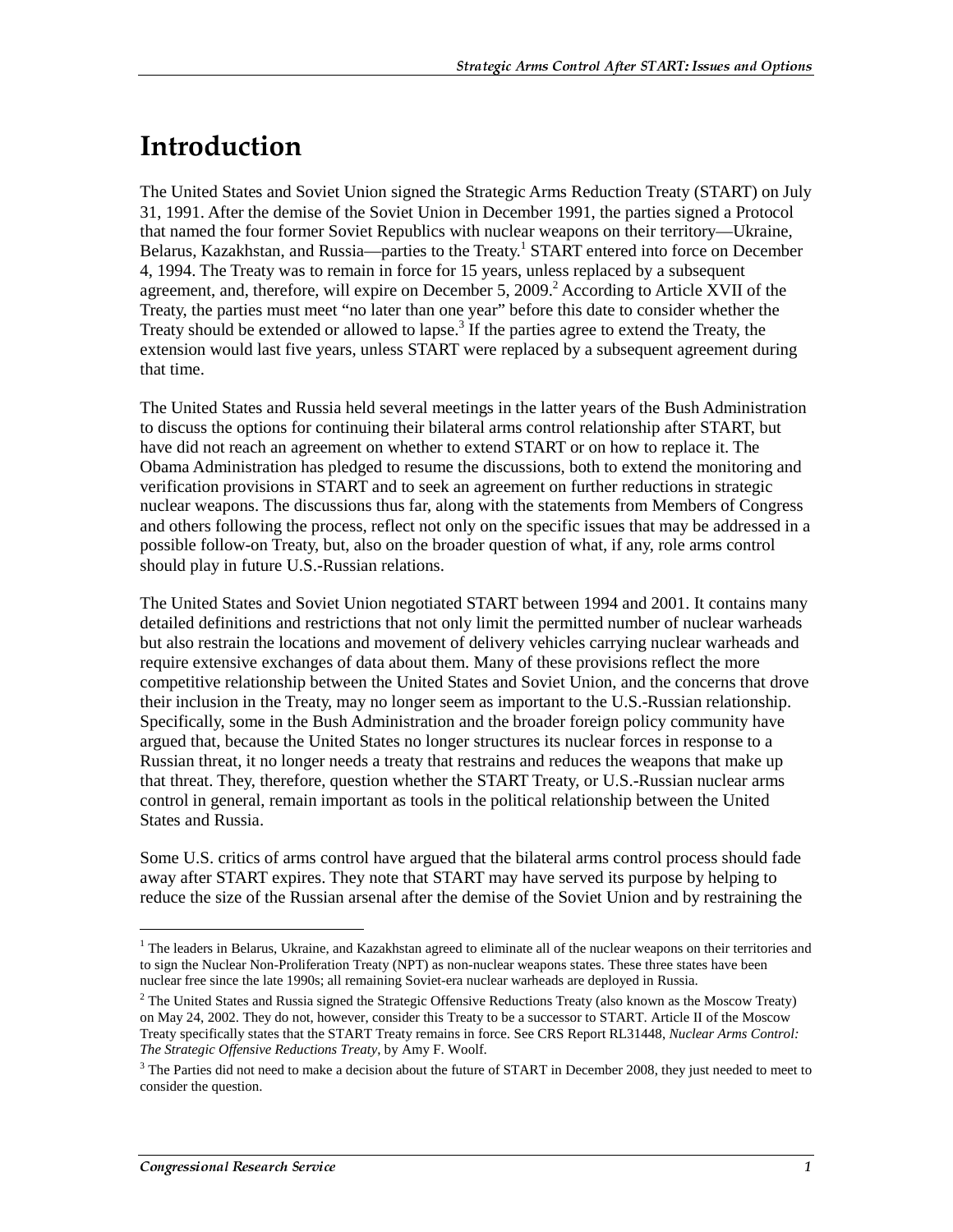permitted operations of the remaining forces, but its reductions have been overtaken by deeper cuts mandated by the Moscow Treaty and the restrictions on Russian forces also serve to restrict the flexibility of U.S. forces. In the current environment, the United States may be better served by maintaining its own freedom of action in deploying and operating its nuclear forces than by retaining START's or similar restraints on U.S. and Russian forces.

Others, however, argue that START remains relevant to the U.S.-Russian relationship and deserves to be either extended or replaced with a similar treaty. In this view, the predictability created by START's well-defined restrictions on Russian and U.S. nuclear forces can benefit both countries. Moreover, continuing this cooperation can help to restore some trust in the relationship between the two nations. In addition, some in Russia still feel threatened by U.S. nuclear weapons and continue to value the restraints provided by arms control treaties.

Some Members of Congress have joined this debate, with several endorsing the view that extending START, and its monitoring and verification provisions, will help improve the relationship between the United States and Russia. For example, Senator Richard Lugar has stated that "the current U.S.-Russian relationship is complicated enough without introducing more elements of uncertainty. Failure to preserve the START Treaty would increase the potential for distrust between the two sides."<sup>4</sup> Some also believe, as Senator Lugar has noted, that the "failure to renew START will be seen worldwide as weakening the international nuclear nonproliferation regime and a further sign to many foreign leaders and experts that U.S. nonproliferation policy is adrift."<sup>5</sup>

Congress has limited influence on the process of seeking a replacement for START. If the United States and Russia amend START, or negotiate a new treaty to replace it, the Senate will have to provide its advice and consent before the parties ratify the Treaty. However, if the two parties do not reach any agreement and START lapses, or if they choose simply to extend START for five years, according to the provision in Article XVII, the Senate would not have to approve or reject the outcome. Nevertheless, Congress can, through resolutions, hearings, and consultations, offer the Administration its views on the future of the START Treaty and the U.S.-Russian arms control process.

This report provides background information about the START Treaty and reviews the discussions about a possible successor to START. It also presents a range of alternatives that the United States and Russia might consider if they choose to follow START with a new framework for the arms control process.

<sup>4</sup> Richard Lugar. Speech at Conference on Defense Against Weapons of Mass Destruction. January 20, 2008.

<sup>5</sup> Richard Lugar. "Trust Still Needs Verification." *Washington Times*. July 18, 2008. p. 24.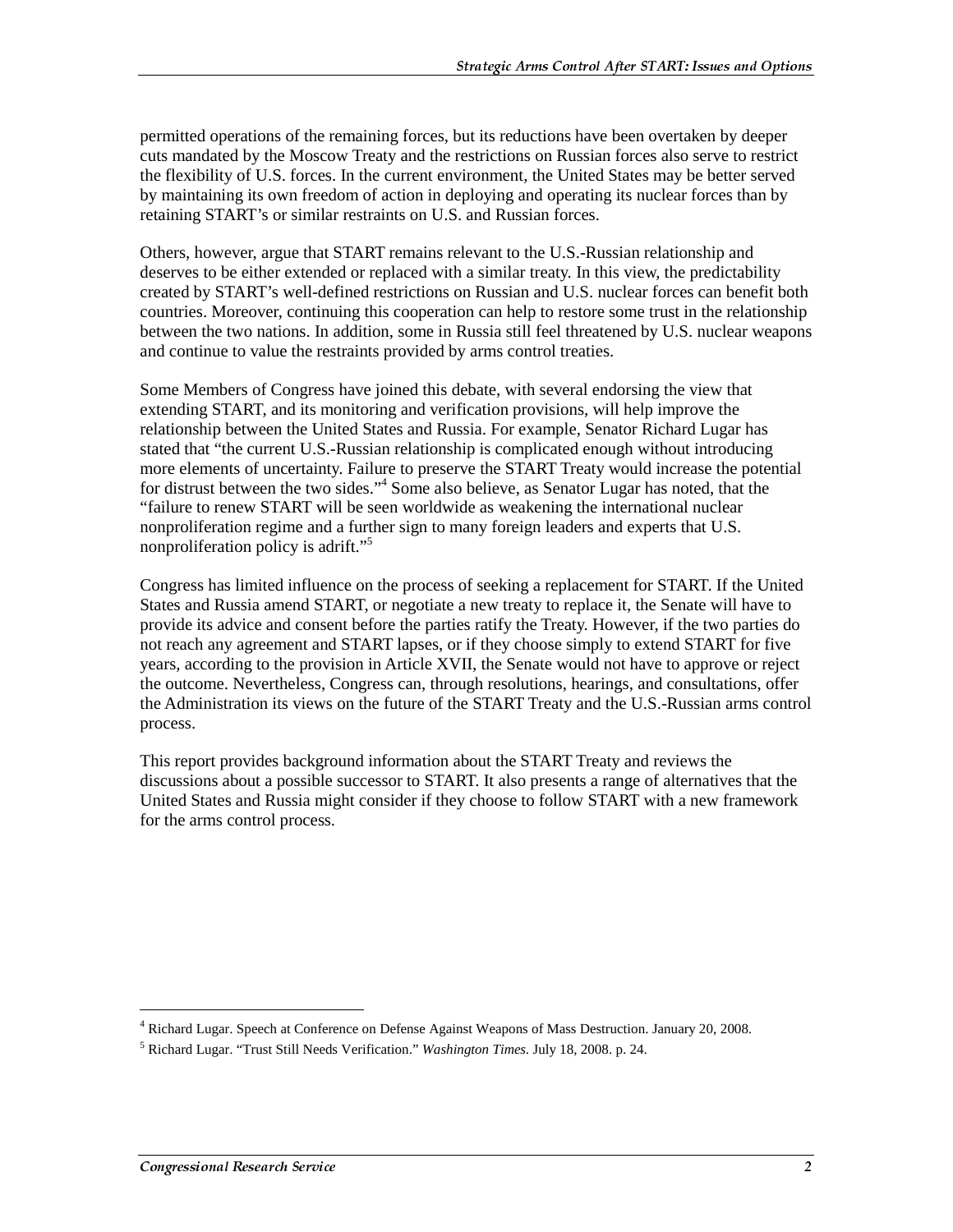## The START Treaty $\rm ^6$

## **Key Provisions**

### Central Limits

START limits long-range nuclear-capable delivery systems—land-based intercontinental ballistic missiles (ICBMs), submarine-launched ballistic missiles (SLBMs), and heavy bombers—in the United States and the four states of the former Soviet Union. The Treaty limits both the number of delivery systems and the number of warheads carried on these systems. As **Table 1** below indicates, each side can deploy 6,000 "attributed" warheads on no more than 1,600 ballistic missiles and heavy bombers, with no more than 4,900 attributed warheads on land-based and submarine-based ballistic missiles.

| Table 1. Sentral Lillius III 3 IAN I               |                    |  |
|----------------------------------------------------|--------------------|--|
| Deployed Strategic Nuclear Delivery Vehicles       | 1,600              |  |
| Heavy ICBMs                                        | 154                |  |
| Accountable Warheads on Deployed Delivery Vehicles | 6,000              |  |
| <b>Ballistic Missile Warheads</b>                  | 4.900              |  |
| Warheads on Heavy ICBMs                            | 1.540              |  |
| Warheads on Mobile ICBMs                           | 1.100              |  |
| Total Ballistic Missile Throwweight                | 3,600 metric tonsa |  |

#### Table | Central Limits in START

The Vehicles<br>
Solvery Vehicles<br>
Solvery Vehicles<br>
Solvery Vehicles<br>
Solvery Vehicles<br>
Solvery Central Contensive Reductions<br>
amount of throwweight deployed on Soviet mit<br>
ballistic missile warheads, START als<br>
ICBMs, which troll8535 htm.<br>
a. This is around 54% of the amount of throwweight deployed on Soviet missiles when the treaty was signed.<br>
ain the aggregate limits on ballistic missile warheads, START also limits each side to no more<br>
1. a. This is aro<br>
in the aggre<br>
1,540 warher<br>
1,540 warher<br>
1,540 kilogir<br>
1,550 kilogir<br>
1,610 to exceed<br>
1,101 to exceed<br>
1,101 to the<br>
1,101 text of the<br>
1,101 text of the<br>
1,101 text of the<br>
1,101 text of the<br>
1,101 text in the aggregate limits on ballistic missile warheads, START also limits each side to no more 1,540 warheads on heavy ICBMs, which are defined as those with a throwweight greater 4,350 kilograms, and 1,100 warheads on mobi コーニ ロンロ いきの コーニング ニター Within the aggregate limits on ballistic missile warheads, START also limits each side to no more than 1,540 warheads on heavy ICBMs, which are defined as those with a throwweight greater than 4,350 kilograms, and 1,100 warheads on mobile ICBMs. These two limits are an added effort to restrain forces that the United States feared would provide the Soviet Union with an avenue to exceed the warhead limit. The United States had long sought to use the arms control process to limit, or eliminate, the Soviet monopoly on heavy ICBMs because it believed that the Soviet Union could expand the capabilities of these missiles by deploying them with more or higher yield. The United States did not have any ballistic missiles of this size, and had no plans to develop or deploy them. The Soviet Union initially resisted U.S. pressures to limit these missiles, but eventually agreed to halve their force of 304 SS-18 ICBMs, each of which was deployed with 10 warheads, under START.

As the START negotiations proceeded through the 1980s, the United States also grew concerned about the Soviet deployment of ballistic missiles on mobile launchers. The Soviet Union had

 $6$ The full text of the Treaty and its many annexes is available at the U.S. State Department website: http://www.state.gov/t/ac/trt/18535.htm.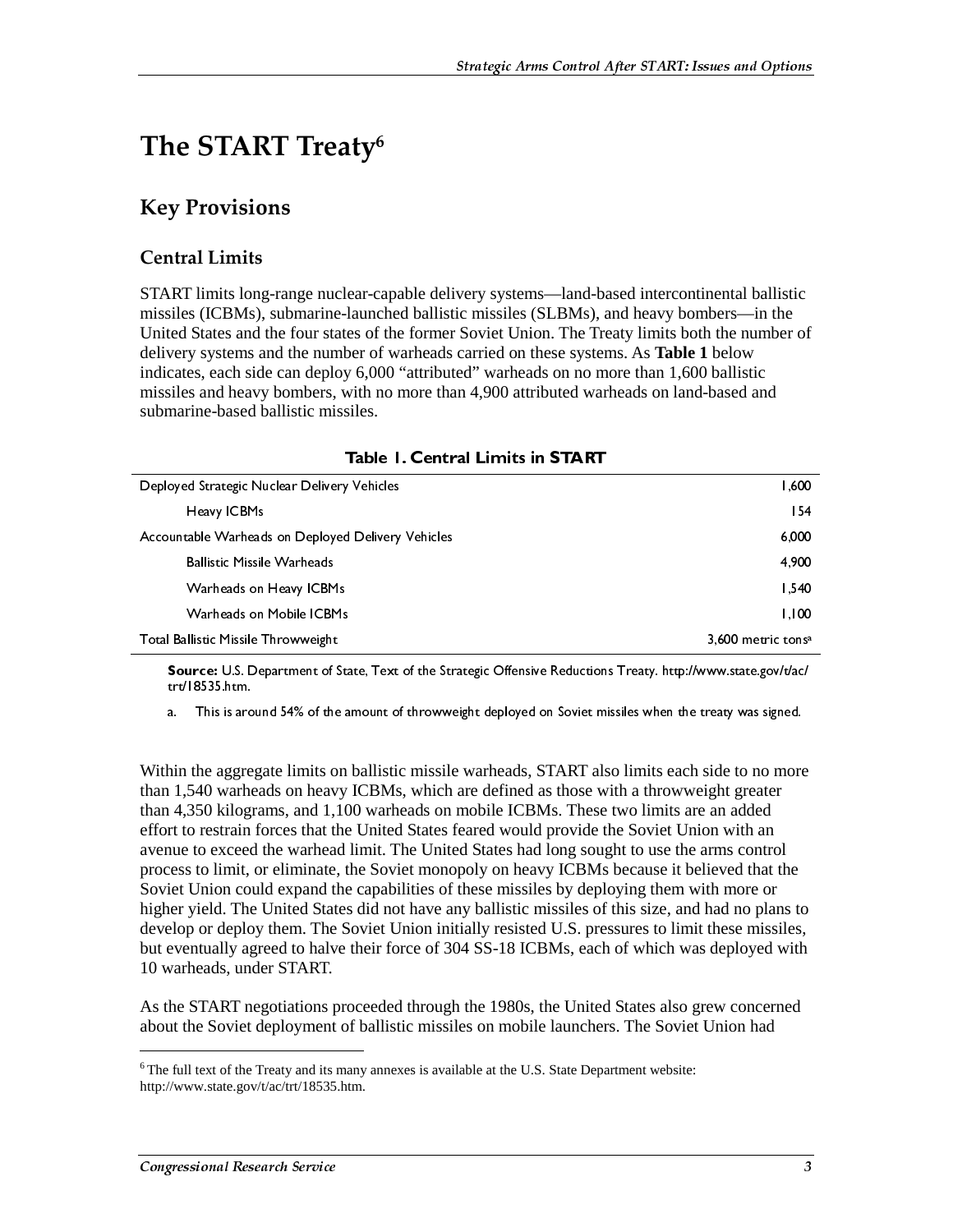begun to deploy single-warhead SS-25 missiles on road-mobile launchers and 10-warhead SS-24 missiles on rail-mobile launchers. The United States considered these missiles both a military and an arms control problem. Because the United States did not think it could locate and track these missiles all the time, it believed it would be difficult to target them during a conflict. Moreover, because the Soviet Union had large land areas where it could operate and conceal these missiles, U.S. negotiators argued that the United States would not be able to monitor mobile ICBM deployments well enough to count the missiles and verify Soviet compliance with the limits in START.

The United States initially proposed that START ban mobile ICBMs, even though it was considering the possible use of mobile launchers for its new 10-warhead Peacekeeper (MX) ICBM and for a prospective small, single-warhead ICBM. But, after the United States and Soviet Union began to consider options for a monitoring and verification regime that might track the numbers of mobile ICBMs, they agreed to limit, rather than ban, these systems. The limited numbers, when combined with location restrictions, notifications prior to movement, data exchanges that identified the numbers of missiles and warheads based at approved locations, and a continuous monitoring regime outside the final assembly facility for one type of mobile ICBM, would help each side count the number of acknowledged mobile ICBMs and complicate efforts to conceal extra missiles or warheads. Even though the United States eventually dropped its plans to deploy mobile ICBMs, it agreed to apply these limits and restrictions to the Peacekeeper (MX) missiles that were deployed in silos.

START also limits the total amount of throwweight on each side's ballistic missiles, to an amount equal to around 54% of the amount of throwweight on Soviet missiles before the Treaty entered into force. Throwweight is the combined weight of the post-boost vehicle, warheads, guidance system, penetration aids, and other equipment found on the front end of a missile. It is considered to be a measure of a missile's destructive capacity because larger missiles with greater throwweight can carry larger or greater numbers of warheads. Hence, this limit was a further effort by the United States to limit the potential for the Soviet Union to add warheads to its missiles in violation of the Treaty's limits. Because Soviet forces deployed when START was signed carried had than three times as much throwweight as U.S. missiles, the United States did not have to reduce its forces to comply with this limit. However, the United States could have exceeded the limit on throwweight if it had deployed new, larger missiles while START remained in force.

### **Counting Rules**

START counts each deployed ICBM and its associated launcher, each deployed SLBM and its associated launcher, and each deployed heavy bomber as a single delivery vehicle under the Treaty limit of 1,600 delivery vehicles. They count regardless of whether they are equipped with nuclear or conventional warheads. They also continue to count under the Treaty limits until the launchers or bombers are eliminated according to the Treaty's detailed elimination procedures. For example, a bomber, such as the B-1, that has been converted to carry conventional weapons continues to count under the Treaty limits. Moreover, an empty missile launcher, either on land or on a ballistic missile submarine, continues to count as if it still holds a missile and the missile still carries the attributed number of warheads, even if the missile system is deactivated or the launcher is converted to another purpose.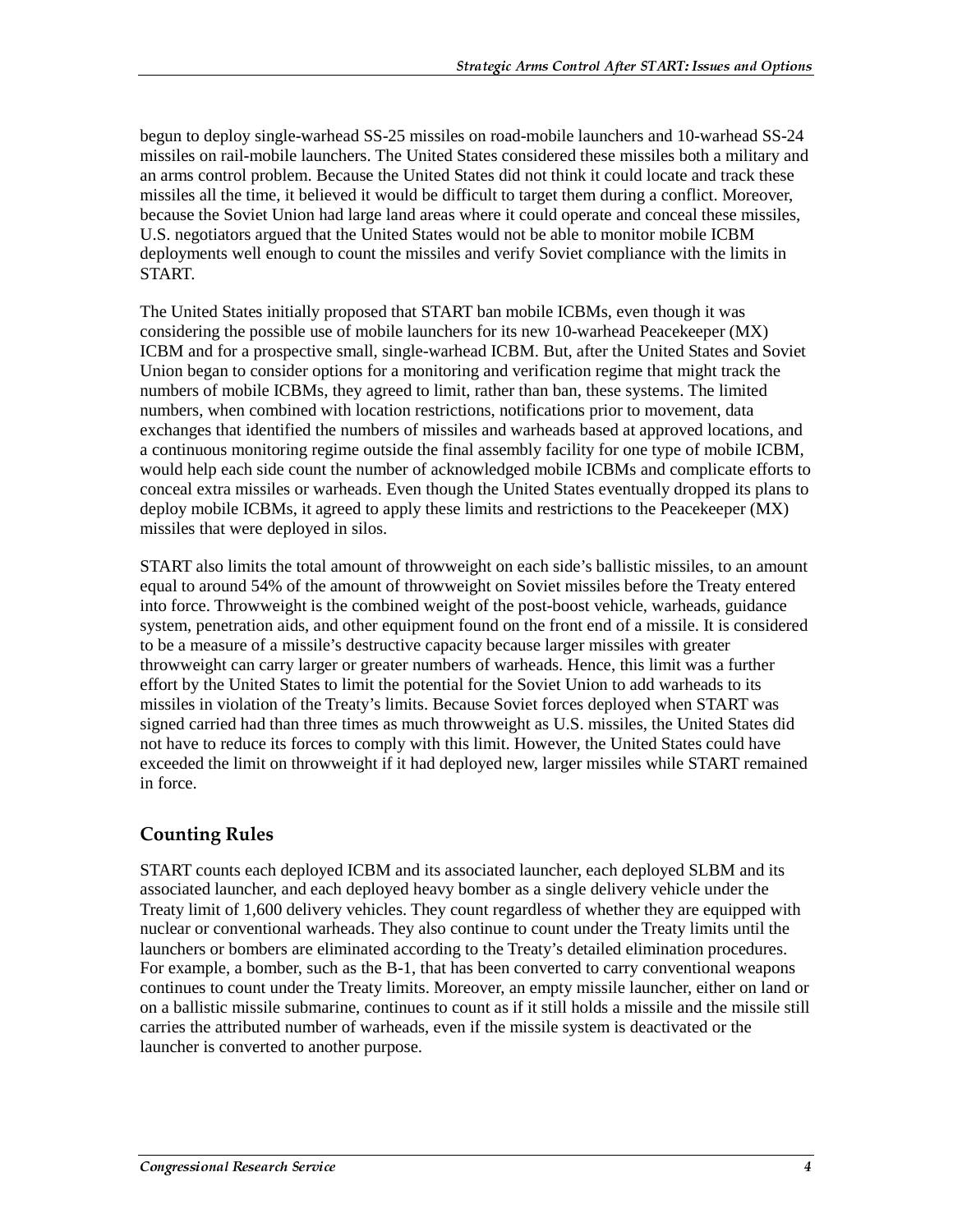The number of warheads *attributed* to each type of missile or bomber is listed in an agreed data base.<sup>7</sup> For the most part, the number of warheads attributed to each type of missile equals the maximum number of warheads that the missile had been tested with and could be equipped to carry when the treaty entered into force. In some cases, however, such as for the U.S. Trident II (D-5) missile, the number of warheads attributed to the missile (8) fell below the maximum number the missile could carry (12). The Soviet SS-18 missile had also been tested with 12 or 14 warheads, but the data base counted it as carrying only 10. The parties adopted this formula of counting delivery vehicles and attributing warheads to each type of delivery vehicle, because, although they sought to reduce warheads, they could not monitor the actual numbers of warheads deployed on the delivery vehicles but could identify and count the large delivery vehicles with their monitoring systems.

The number of warheads attributed to heavy bombers falls far below the maximum number that could be carried on those aircraft. Heavy bombers that are not equipped to carry long-range nuclear-armed air-launched cruise missiles  $(ALCMs)^8$ —such as the U.S. B-1 and B-2 bombers count as only one warhead under the START limits. This number applies even though these bombers can carry at least 16 bombs and short-range missiles. Further, heavy bombers that are equipped to carry ALCMs count as half of the maximum number of weapons they are permitted to carry. START states that U.S. bombers can be equipped to carry up to 20 ALCMs, but they only count as 10 warheads under the Treaty limit of 6,000 warheads. Russian bombers can be equipped to carry up to 16 ALCMs, and count as only 8 warheads under the Treaty limit.

START allows the United States and Soviet Union to reduce the number of warheads attributed to a particular type of ballistic missile through a process known as "downloading." According to the Treaty, each party can reduce the "attributed number" listed in the data base for up to three types of missiles. If they do this, they must then reduce the number of warheads carried on each missile, and if the number declines by more than 2 warheads, they must replace the platform on the missile that holds the warheads, so that it does not have space for the larger number of missiles. This "downloading" process would allow each country to spread its 4,900 ballistic missile warheads among a greater number of missiles. The countries use short-notice on-site inspections to confirm that the number of warheads actually deployed on a particular missile does not exceed the number of warheads attributed to that type of missile in the data base. The United States has taken advantage of this provision with its Minuteman III and Trident II missiles.

Existing types of missiles cannot be deployed with more warheads than the number attributed to that type of missile in the data base. The number in the data base could only increase if the missile were altered to meet the definition of a "new type" of missile. START bans new types of heavy ICBMs. For smaller missiles, it contains an elaborate definition that is designed to allow the parties to distinguish between modified versions of existing ballistic missiles, which would be subject to the warhead attribution numbers already in the data base, and new types, which would receive a new warhead attribution number. During the negotiations, the parties agreed that the definition would reflect changes in missile characteristics such as the propellant used, the number of stages, its length and diameter, and its throwweight, but they differed on the magnitude of the changes that would define a "new type." The United States feared that, with smaller changes, the

 $^7$  The most recent data base exchanged among the parties to the Treaty can be found at U.S. State Department, Bureau of Verification, Compliance, and Implementation. START Aggregate Numbers of Strategic Offensive Arms. http://www.state.gov/t/vci/rls/prsrl/2008/110337.htm.

 $8$  Long-range nuclear-armed air-launched cruise missiles are those with a range of more than 600 kilometers.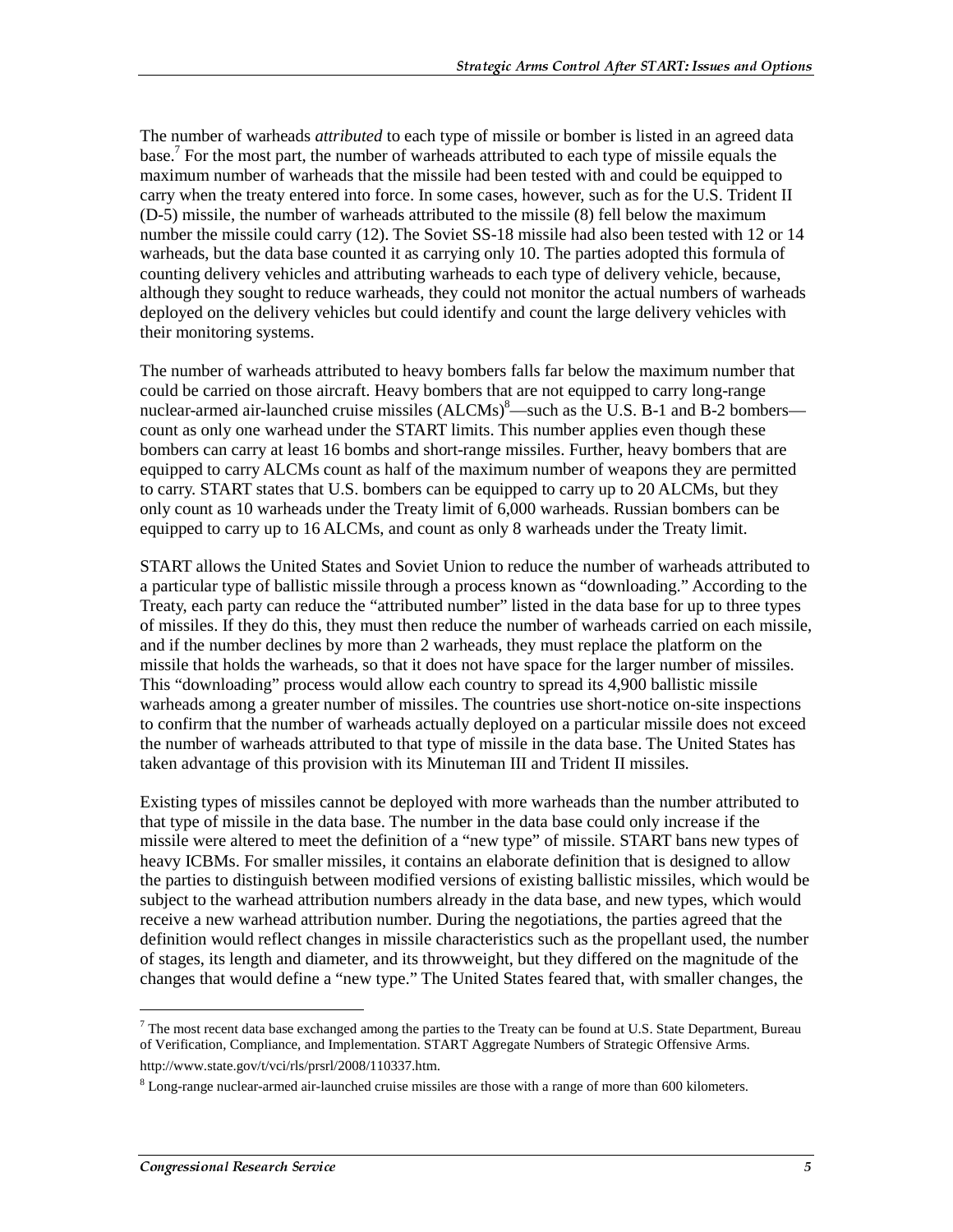Soviet Union would be able to have a missile that was virtually identical to an existing missile declared a new type with a greater number of warheads, and then might secretly backfit the older version with more warheads, as well. This was one of the last issues resolved in the START negotiations.<sup>9</sup>

### **Collateral Constraints**

START contains detailed definitions of the items and activities limited by the treaty. The parties have also been required to exchange copious amounts of detailed data on the technical characteristics of the treaty-limited items. The Treaty mandates that the parties locate all strategic forces limited by the Treaty at "declared facilities" which include production, assembly, testing, storage, maintenance, deployment, and elimination facilities. It outlines detailed notifications that must be provided and procedures that must be followed when items move from one location to another. It further defines detailed procedures that the countries must follow when they eliminate weapons limited by the Treaty, or close down facilities that had once housed these items. Designed to reduce ambiguities and minimize the opportunities for dispute, these details provide the "foundation" for the Treaty's verification regime by drawing sharp distinctions between permitted and prohibited forces and activities.

### **Monitoring and Verification**

Verification is the process that one country uses to assess whether another country is complying with an arms control agreement. To verify compliance, a country must determine whether the forces and activities of another country are within the bounds established by the limits and obligations in the agreement. Treaty language forms the core of the verification regime: it describes the limits and obligations the countries must observe and allows them to identify the forces and activities that comply with the terms of the Treaty. The identification of compliant activities also helps a country focus on what it should look for when it collects information about the other country's forces and activities. No verification regime can ensure the detection of all violations, but the START regime is designed to ensure that parties would have a high probability of detecting militarily significant violations.

The parties to a treaty use a wide variety of means to collect information—or monitor—the forces and activities of the other parties. Some of these monitoring systems, such as overhead satellites, operate outside the territories of the treaty parties. But the parties can also cooperate in providing information by exchanging data, displaying treaty-limited items, and allowing on-site inspections. Once they have collected this information, the parties analyze and refine the raw data to help develop a meaningful picture of each other's forces and activities. They then evaluate the results of the monitoring process, compare the observed forces and activities with the expected forces and activities, and determine whether the other party has complied with its obligations under the terms of the Treaty.

 $9$  The Soviet Union suggested that a 15% change in throwweight would be enough to distinguish a new type of missile, while the United States wanted a throwweight change of 30% and a change in one other missile characteristic. They eventually agreed to essentially split their differences and defined a new types of missile as one with a 21% change in throwweight and at least a 5% change in the length of the first stage. This would make new types of missiles significantly different from existing types.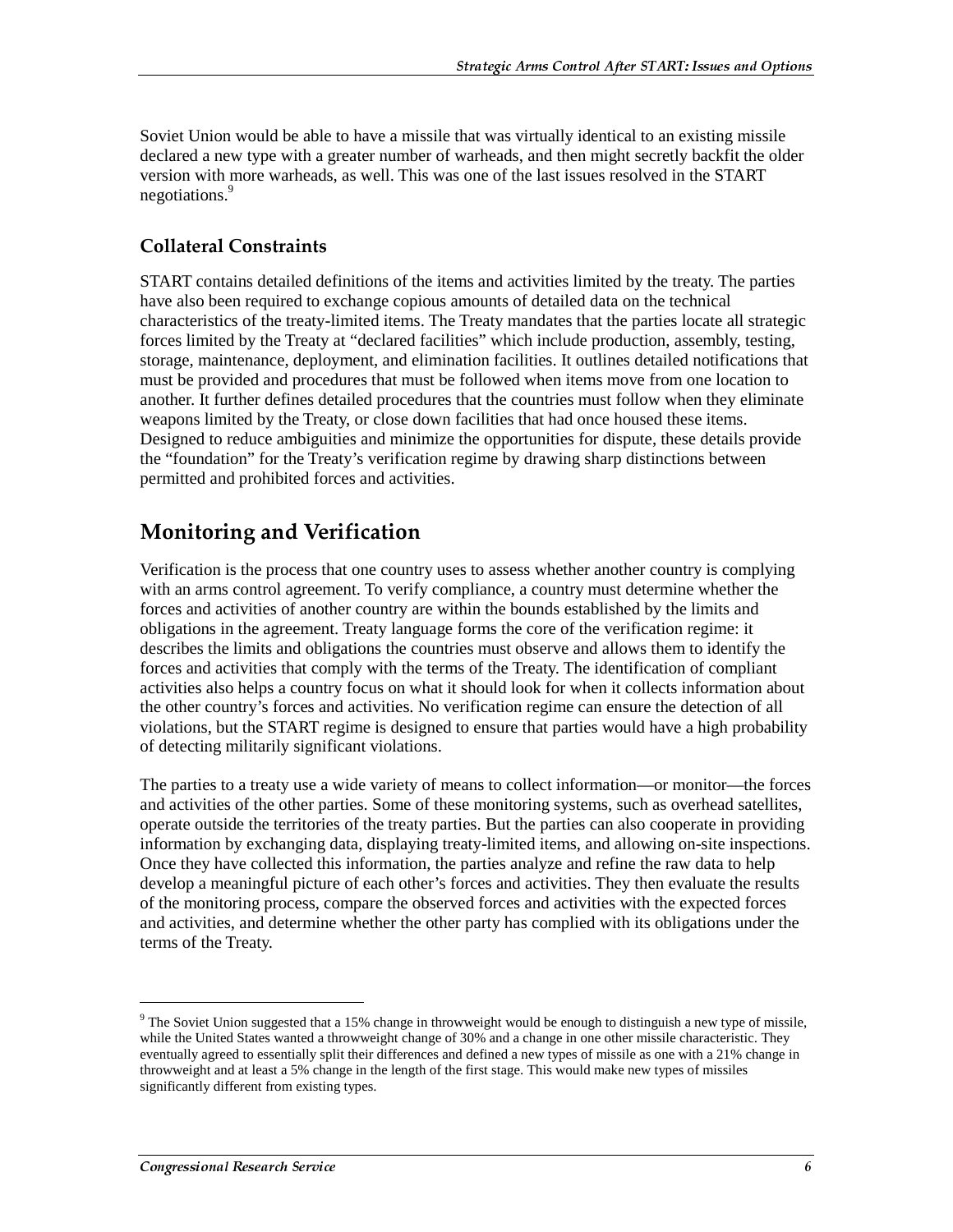To verify compliance with START, each side monitors the numbers and locations of ballistic missiles, launchers and heavy bombers deployed by the other country. To achieve this goal, the countries have had to

- establish the number and location of deployed and stored ballistic missiles and deployed bombers when the Treaty entered into force;
- confirm the technical characteristics of existing types of weapons and establish the measurements for new types of weapons;
- add the number of ballistic missiles and heavy bombers deployed after the treaty entered into force;
- subtract the number of ballistic missiles and heavy bombers eliminated, according to treaty rules, during the life of the treaty;
- track treaty-limited items when they move between declared facilities;
- monitor the armament on permitted systems, to confirm that missiles and bombers are deployed with the numbers and types of warheads permitted by the START data base; and
- monitor ballistic missile flight tests to determine the characteristics of different types of ballistic missiles.

START contains a complex verification regime that is designed to allow the parties to achieve these objectives. Both sides use their own satellites and remote sensing equipment—their National Technical Means of Verification (NTM)—to gather the vast majority of the information each needs to monitor the other country's forces and activities and to determine whether the other country has complied with the limits in START. But the Treaty also contains a number of specific verification provisions that are designed to help the parties gather and confirm the needed information. For example, it bans measures that would interfere with the parties' ability to collect information with their NTM, and requires that they use data exchanges, notifications, and on-site inspections to gather information about forces and activities limited by the Treaty. These measures do not replace monitoring with NTM, but they can add detail to information collected by NTM, enhance a country's confidence in the meaning and reliability of the information, and help deter violations. The Treaty also established the Joint Compliance and Inspection Commission (JCIC), where the parties meet to discuss treaty implementation issues and compliance questions.

### **Access Measures**

START contains several verification measures that allow the countries' NTM to gain access to information about the other country's treaty-limited forces. These measures include a ban on interference with NTM—for example, the parties cannot interfere with the launch or operation of the other side's satellites—and a requirement that they broadcast telemetry, the technical data generated during missile flight tests over open channels. START also bans efforts to conceal forces and activities from NTM and mandates that the parties display treaty limited items under certain circumstances, so that NTM can confirm their locations and some characteristics.

The ban on data denial during missile flight tests was a particularly important feature of START for the United States. Each nation transmits data, known as telemetry, during its flight tests of ballistic missiles. Even without START, each nation monitored the other's missile flight tests to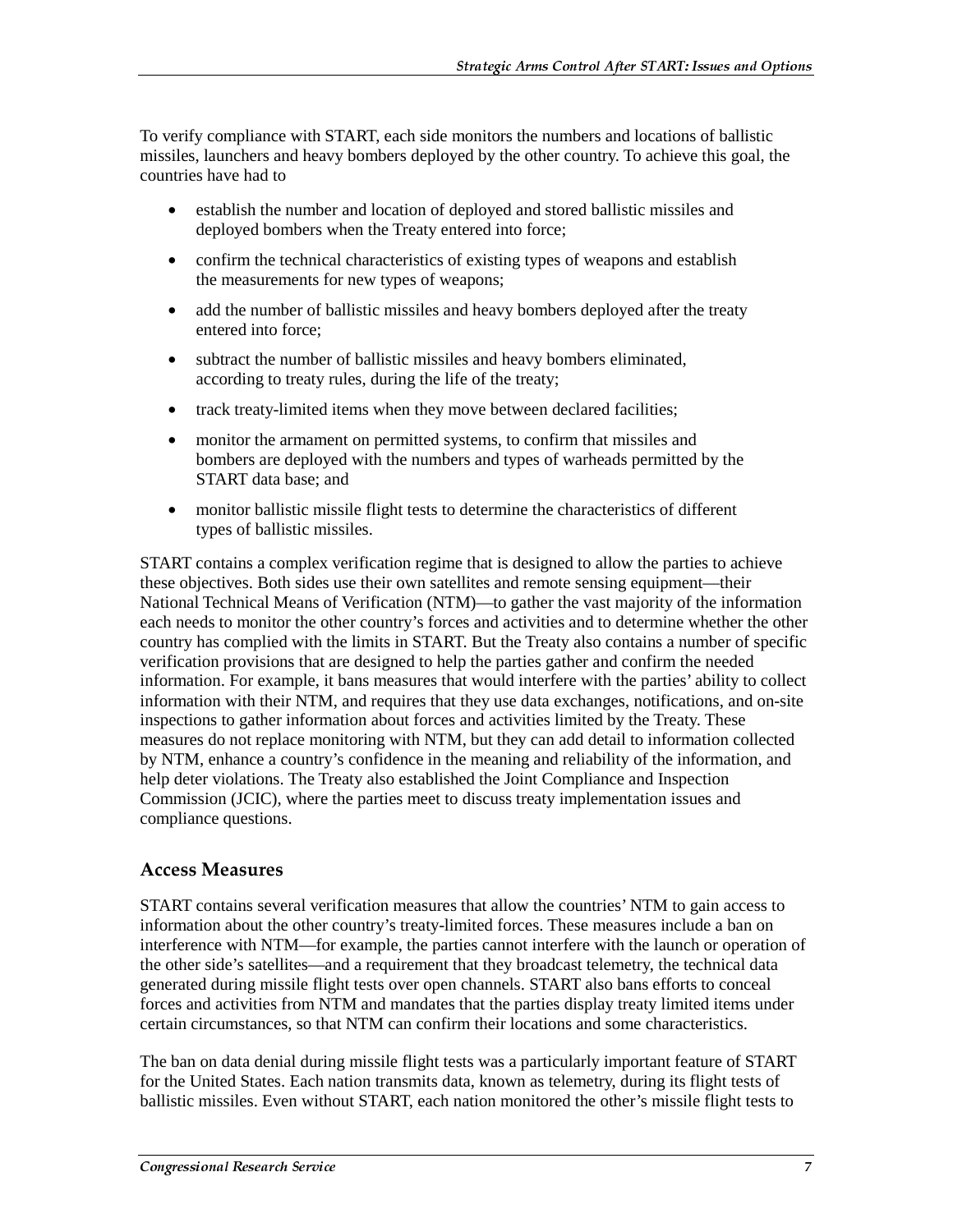gain information about characteristics such as missile throwweight, launch weight, and the number of reentry vehicles releases tested during the flight. The nations could deny each other access to this data by encrypting it and transmitting it in coded form, recording it during the flight and storing it aboard the missile for recovery after the test, or by jamming and otherwise interfering with the other side's receiving instruments. Because the United States believed that this information would be critical to its efforts to monitor Soviet compliance with START, it insisted that the Treaty contain a complete ban on the denial of data generated during flight tests. Not only must the parties broadcast unencrypted data during the tests, they also agreed to exchange the tapes of data recorded during the flight tests.

### **Information Exchanges**

START mandates that the parties exchange detailed information about the numbers, locations, and characteristics of treaty-limited ballistic missiles and heavy bombers. For the most part, this information confirms information that each country collects with its own NTM. It can provide additional details and help the countries interpret ambiguous or incomplete data. The countries have also had to notify each other when they move ballistic missiles or bombers that are limited by the treaty. These notifications help each country monitor the locations of the other side's permitted systems and detect the possible presence of excess or illegal systems.

### **On-site Inspections**

Under START, the United States and Russia have conducted several different types of on-site inspections. They use these inspections to collect information about permitted systems and activities at declared facilities, but they are not permitted to go "anywhere, anytime" in search of treaty violations. These inspections may not provide much new information that is needed to verify compliance with the Treaty, but can confirm and add detail to information collected by NTM and data exchanges. Further, with the short notice available before many of these inspections, a country would find it difficult to hide evidence of a violation at a declared facility.

START has permitted inspections at all the declared facilities that produce, house, and support ballistic missiles and heavy bombers. The countries use these inspections to confirm information about the number of systems located at each facility. They have also viewed treaty-limited items to confirm information about their characteristics; for example, they can use short-notice inspections to confirm that the number of warheads on a missile does not exceed the number attributed to that type of missile in the data base. Each country has also established permanent monitoring systems around a final assembly facility for one of the other country's mobile ICBMs to help them count mobile ICBMs as they enter the force.

Each of the inspections permitted by the START Treaty is governed by complex and detailed procedures that address everything about the inspection process. These procedures outline, among other things, the airports the inspectors can use when they arrive in the country, the amount of notice they need to give before the start of the inspection, the amount of time the host country has to transport the inspectors to the selected site, the types of equipment the inspectors can use, the amount of time that can transpire during the inspection, and the procedures the inspectors and hosts would use to resolve questions that came up during the visit. These procedures and rules are designed to outline the rights and responsibilities of both parties, and minimize any potential conflict that might occur during inspections, but they also can create conflicts and of their own if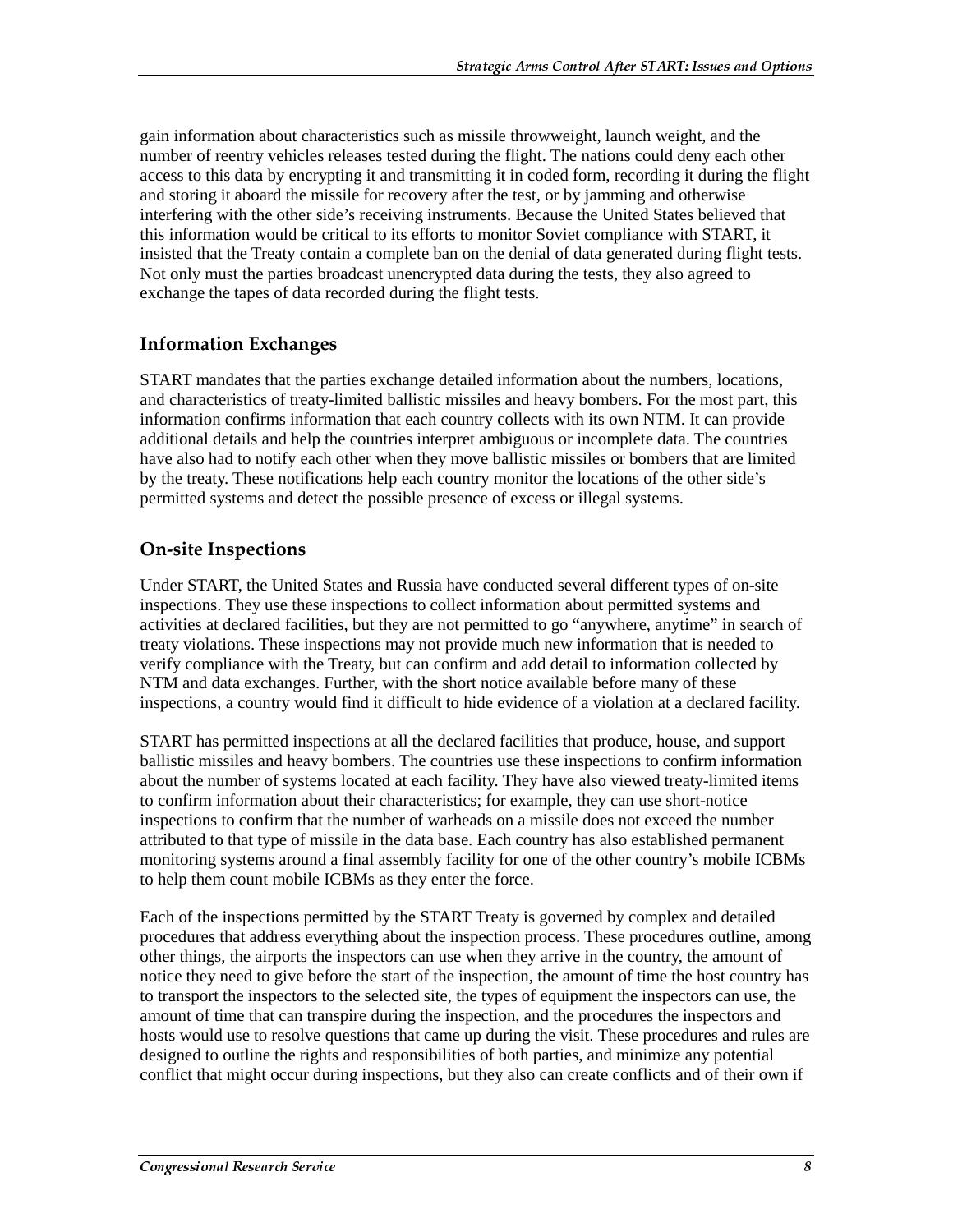questions about procedures come up during the process. Most analysts agree, however, that the START inspection process has had few significant problems over the years.

#### **Synergy in Monitoring and Verification**

Each verification provision in START is designed to provide the parties with a distinct source of information about the forces and activities of the other side. They also mesh together in a way that is designed to deter violations and increase confidence in the parties' compliance with the Treaty. For example, much of the data collected during on-site inspections can also be collected by NTM or shared during data exchanges. The inspections essentially confirm expected information. Nevertheless, this redundancy can detect inconsistencies and thereby complicate efforts to hide information and evade Treaty limits. For example, if one party did not notify the other before it moved a treaty-limited item to a different facility, but the other party's NTM detected the movement, the inconsistency might raise questions about whether the first party were trying to hide or conceal an item limited by the treaty. Over time, the START regime has also allowed the parties to collect information that may not be central to the goals of the Treaty but could still add to their understanding of the forces and operations of the other side. Many of the Treaty's supporters argue that this adds confidence and predictability to assessments of the other side's strategic forces.

### **START Implementation**

In September 1990, before START entered into force, the United States had more than 10,500 accountable warheads deployed on nearly 2,250 delivery vehicles.<sup>10</sup> By mid-2008, this number had declined to 5,941 accountable warheads on 1,214 delivery vehicles.<sup>11</sup> Soviet forces had declined from more than 10,000 accountable warheads on 2,500 delivery vehicles in September 1990 to 4,138 accountable warheads on 839 delivery vehicles in mid-2008. All the nuclear warheads from the SS-18 ICBMs and heavy bombers in Kazakhstan had been returned to Russia by May 1995. All the nuclear weapons had been removed from Ukraine's territory by June 1996, and all 81 SS-25 mobile ICBMs had been moved from Belarus to Russia by late November 1996. Ukraine has eliminated all the ICBM silos and heavy bombers that were deployed on its territory. All the parties have also participated in the on-site inspections permitted under the Treaty. They continue to meet, twice each year, in the JCIC. While both the United States and Russia have raised some questions about compliance with the Treaty, both agree that there have been few significant compliance disputes.

## The Strategic Offensive Reductions Treaty $^{\rm 12}$

In 2001, during its first year in office, the Bush Administration conducted a Nuclear Posture Review to evaluate the size, structure, and role of the U.S. nuclear arsenal. As a part of that review, the Administration determined that the United States could reduce its strategic forces to

<sup>&</sup>lt;sup>10</sup> U.S. Arms Control and Disarmament Agency Archives. START Data Base, exchanged September 1, 1990.

<sup>&</sup>lt;sup>11</sup> U.S. Department of State. Bureau of Verification, Compliance, and Implementation. Fact Sheet. START Aggregate Numbers of Strategic Offensive Weapons. October 1, 2008.

 $12$  The text of this treaty can be found at U.S. Department of State. Bureau of Verification, Compliance, and Implementation. Treaties and Agreements. http://www.state.gov/t/ac/trt/10527.htm.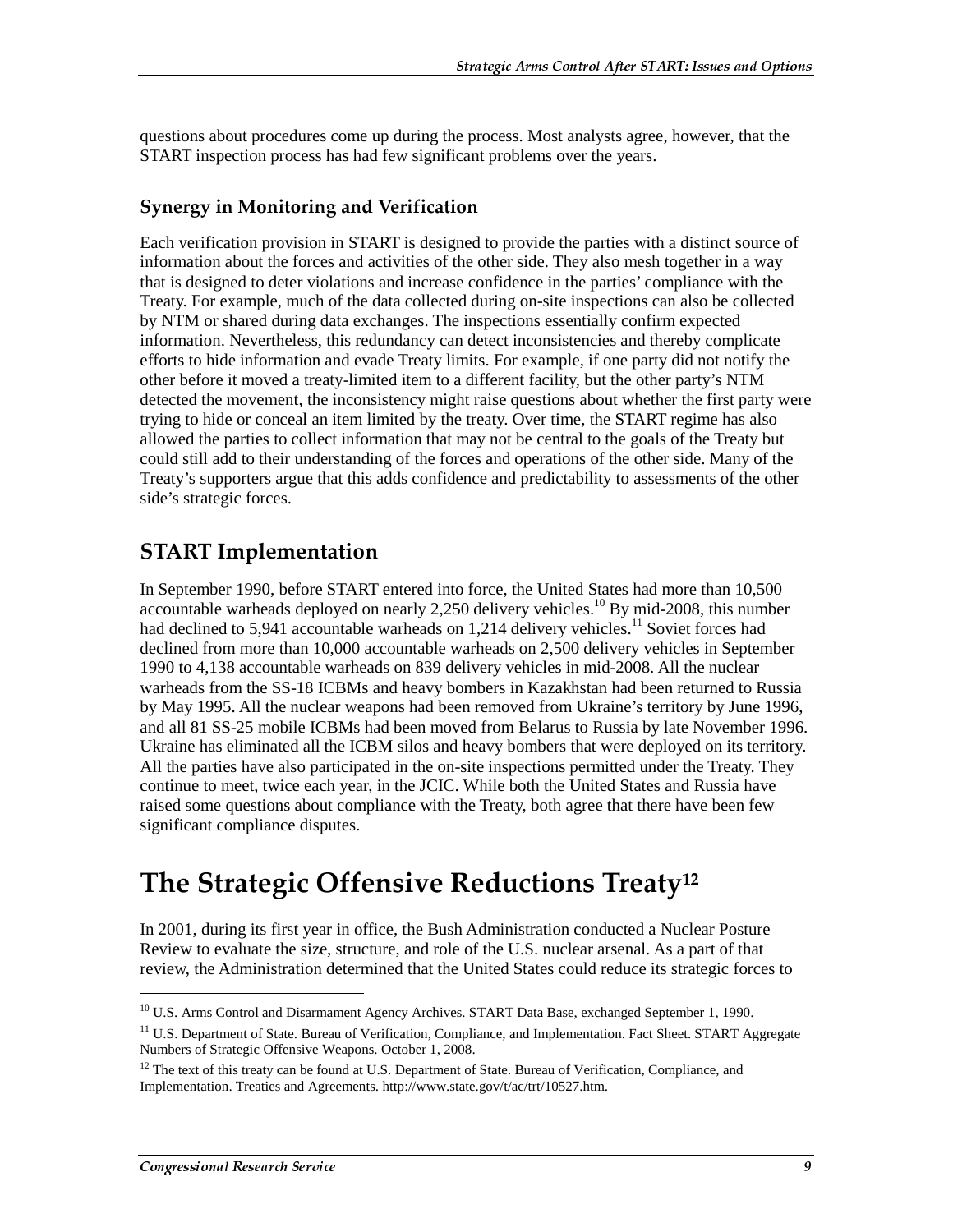between 1,700 and 2,000 "operationally deployed nuclear warheads." During a summit meeting with Russia's President Vladimir Putin in November 2001, President Bush announced that the United States would pursue these reductions unilaterally in the next decade, without signing a formal arms control agreement. President Putin indicated that Russia wanted to use the formal arms control process to achieve deeper reductions in nuclear arsenals, and emphasized that the two sides should focus on "reaching a reliable and verifiable agreement."<sup>13</sup>

Within the Bush Administration, Secretary of State Colin Powell supported the conclusion of a "legally binding" arms control agreement. He apparently prevailed over the objections of officials in the Pentagon who reportedly wanted the United States to maintain the flexibility to size and structure its nuclear forces in response to its own needs.<sup>14</sup> Consequently, the United States and Russia signed the Strategic Offensive Reductions Treaty (also known as the Moscow Treaty) on May 24, 2002. It received the advice and consent of the Senate on March 6, 2003 and the approval of the Russian parliament on May 14, 2003; it entered into force on June 1, 2003.

The Moscow Treaty states that the United States and Russia will reduce their "strategic nuclear warheads" to between 1,700 and 2,200 warheads by December 31, 2012.<sup>15</sup> The text does not define "strategic nuclear warheads" and, therefore, does not indicate whether the parties will count only those warheads that are "operationally deployed," all warheads that would count under the START counting rules, or some other quantity. The text does refer to statements made by Presidents Bush and Putin in November and December 2001, when each outlined their own reduction plans. As a result, the United States and Russia each use their own definition when counting strategic nuclear warheads, and neither uses the START counting rules. The Treaty does not limit delivery vehicles or impose sublimits on specific types of weapons systems. Each party shall determine its own "composition and structure of its strategic offensive arms." In addition, the Treaty does not contain any definitions or descriptions of the types missiles and bombers whose warheads count under the Treaty limits.

In addition, the Moscow Treaty does not contain any monitoring or verification provisions. During the hearings on the resolution of ratification, the Bush Administration noted that the United States and Russia already collect information about strategic nuclear forces under START and during implementation of the Nunn-Lugar Cooperative Threat Reduction Program. At the time, some in Congress questioned whether this information would be sufficient for the duration of the Treaty, since START expires three years ahead of the Moscow Treaty.16 This break in the time lines is one of the primary reasons why many analysts and Members of Congress believe the two sides should at least extend the monitoring and verification provisions in START through the end of the Moscow Treaty.

<sup>&</sup>lt;sup>13</sup> The White House, Office of the Press Secretary. Press Conference. President Bush and President Putin Discuss New Relationship. November 13, 2001.

<sup>14</sup> Jonathan Landay. "Rumsfeld Reportedly Resists Firm Limits on Nuclear Arms," *San Jose Mercury News*. April 27, 2002.

<sup>15</sup> For details on the substance of the Treaty, see CRS Report RL31448, *Nuclear Arms Control: The Strategic Offensive Reductions Treaty*, by Amy F. Woolf.

<sup>&</sup>lt;sup>16</sup> For details, see U.S. Congress, Senate. Committee on Foreign Relations. Hearing. Treaty on Strategic Offensive Reductions. Testimony of Secretary of State Colin Powell. July 9, 2002.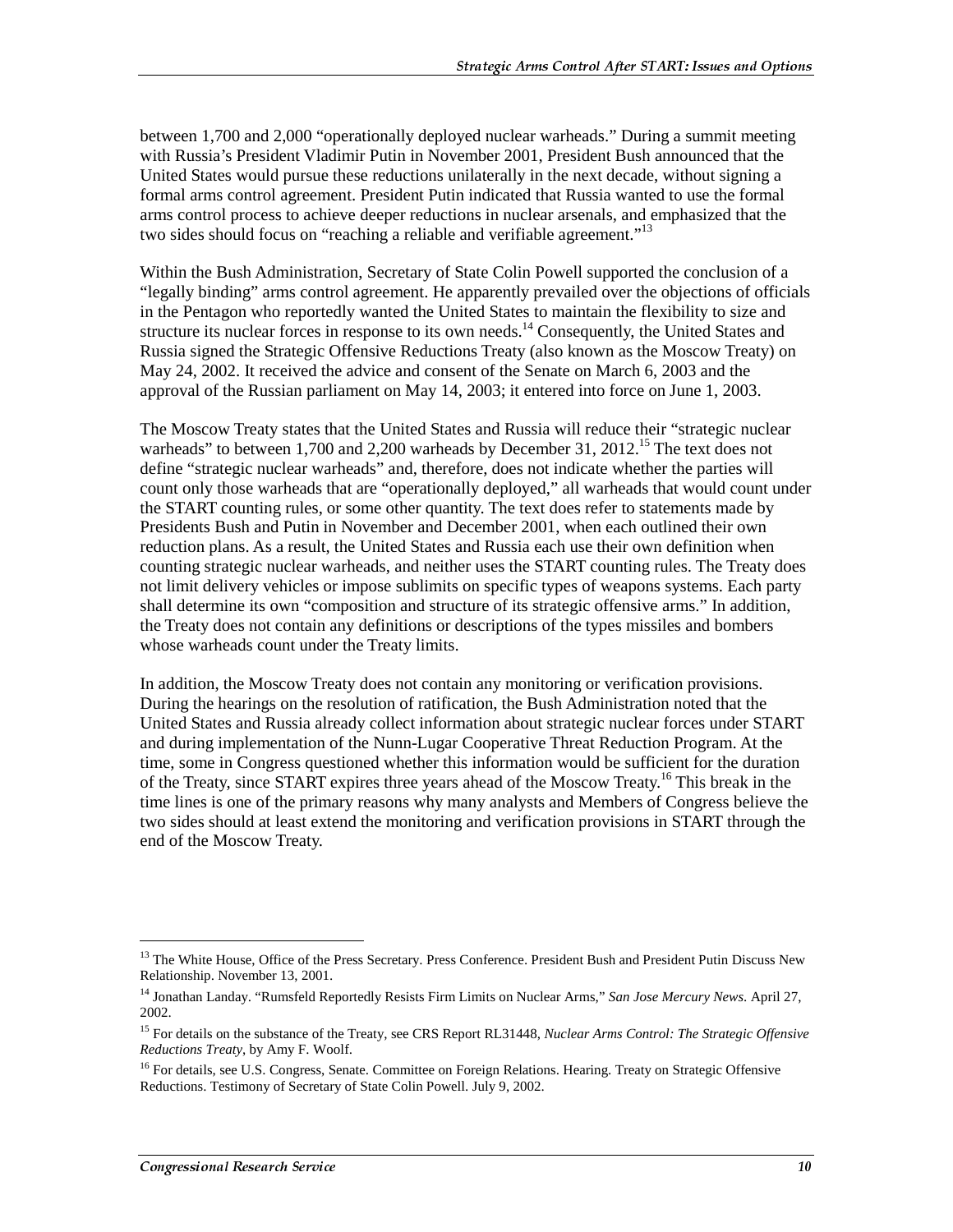## **Preparing for START Expiration**

## **U.S.-Russian Discussions**

In September 2006, U.S. Undersecretary of State Robert Joseph and Russian Deputy Foreign Minister Sergei Kislyak met to initiate a new strategic security dialogue. This dialogue evolved into a series of meetings that addressed a range of issues. START was included, but was not high on the agenda of the meetings. During the first meeting, and at a second one in December 2006, the two sides outlined their goals for the talks. Russia indicated that it wanted to follow START with a new formal treaty that would be "similar in size and complexity to START" and would use many of the same definitions and counting rules as START. Russia also suggested that the two sides establish a regular working group, with meetings chaired at the Assistant Secretary level, to work out the details of this new Treaty. According to a Bush Administration official, the United States had "no appetite for those big, giant documents that try to script every single element of strategic forces."<sup>17</sup> The Administration emphasized that the United States and Russia no longer needed arms control agreements to manage their strategic relationship. The United States also did not want to set up a working group or negotiate a new Treaty to follow START, and preferred to pursue broader "strategic discussions" within a political framework.<sup>18</sup>

In spite of their differences, the United States and Russia agreed that they should continue to implement some of the monitoring and verification provisions in START after the Treaty expired. Russia proposed that they include these verification provisions in a new, legally binding Treaty that would also limit the number of warheads permitted on each side. According to one Russian official, these measures would have to be a part of a legally binding agreement to be permitted by domestic Russian law.<sup>19</sup> The United States, however, argued for a less formal arrangement of transparency and confidence-building measures. These could include voluntary notifications and site visits, but would not contain the detailed procedures and provisions included in  $START<sup>20</sup>$ 

Although Undersecretary of State Joseph initially rejected the idea, the two sides did hold a series of meetings chaired at the Assistant Secretary level in search of a possible monitoring and verification agreement. They continued to disagree, however, on whether the verification measures should be voluntary or legally binding, and whether they should be attached to a formal treaty that would also limit the numbers of deployed warheads.

In addition to the periodic meetings at the Undersecretary level (Joseph/Kislyak, then Rood/Kislyak) and the working group meetings at the Assistant Secretary level, the United States and Russia held several high level meetings that addressed the future of U.S.-Russian arms control. For example, Secretary of State Condoleezza Rice met with Russia's Foreign Minister Sergey Lavrov in July 2007. Their formal statement after the meeting said that "The United States and Russia reiterate their intention to carry out strategic offensive reductions to the lowest possible level consistent with their national security requirements and alliance commitments." It

<sup>&</sup>lt;sup>17</sup> Sebastian Sprenger. "Nations to Kick off Initiative Against Nuclear Terrorism Next Week. Separate U.S.-Russian meeting on START expected." *Inside Defense.com*, October 26, 2006.

<sup>18</sup> Nicholas Kralev. "Russia, U.S. to Discuss START." *Washington Times*. March 6, 2007. p. 1.

<sup>19</sup> Wade Boese. "U.S., Russia exploring post-START Options." *Arms Control Today*. May 2007.

<sup>20</sup> Nicholas Kralev. "Russia, U.S. to Discuss START." *Washington Times*. March 6, 2007. p. 1.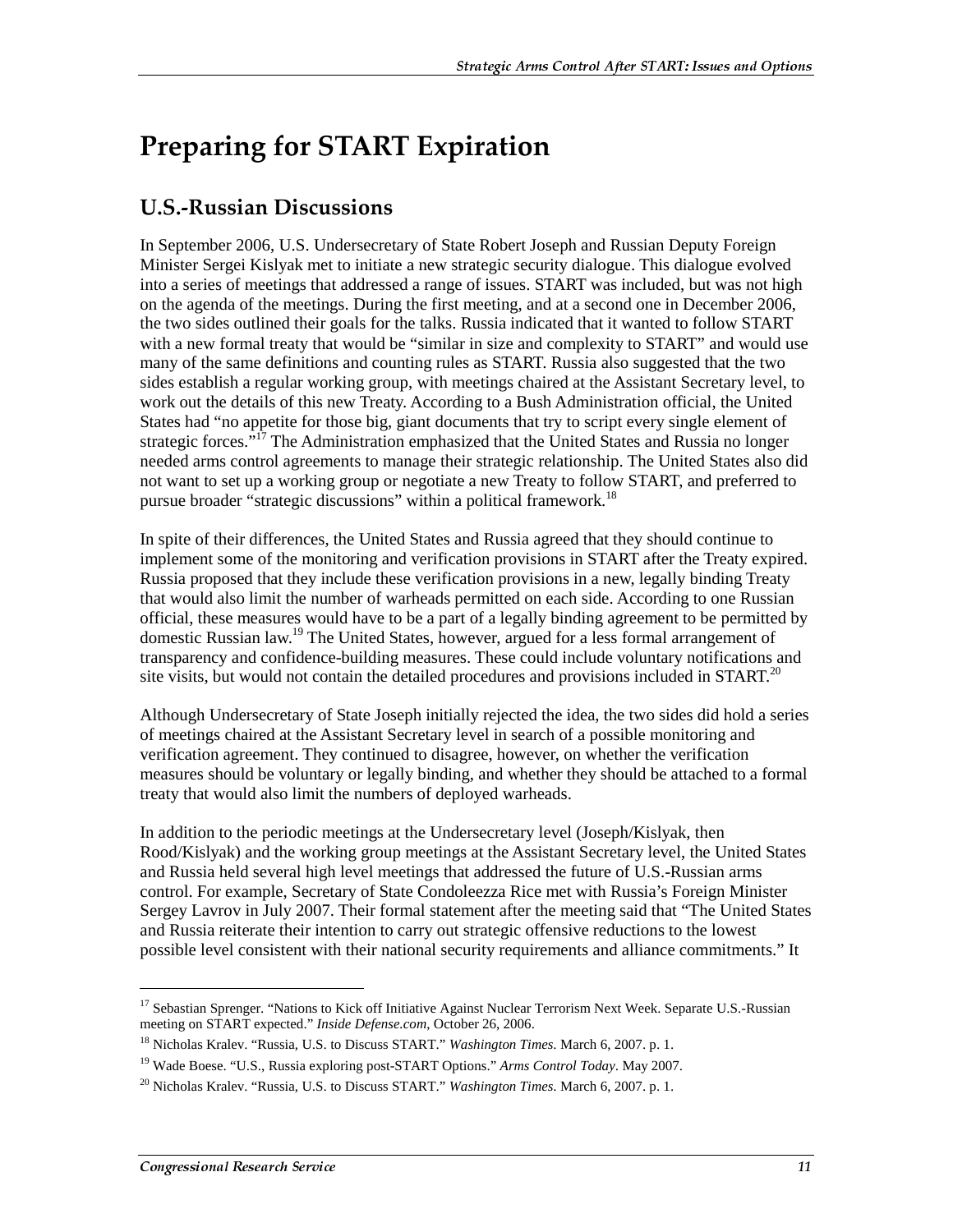added that the "Ministers discussed development of a post-START arrangement to provide continuity and predictability regarding strategic offensive forces.<sup>21</sup> But the United States still did not accept Russia's proposal to pursue a formal Treaty.

The U.S. position began to shift later in 2007. Secretary Rice and Secretary of Defense Robert Gates held joint meetings in Moscow with their counterparts in October, and concluded that, although the United States was still seeking something "far less formal than a major treaty" it might accept, according to Secretary Gates, "a binding agreement" preserving some of START, as long as it was "narrowly focused."<sup>22</sup> Nevertheless, the United States continued to reject a formal treaty that would limit the number of nuclear weapons. When Secretary Gates and Secretary Rice traveled to Moscow to discuss START again in March 2008, Secretary Rice argued the current U.S.-Russian relationship does not require "the kind of highly articulated, expensive limitations and verification procedures that attended the strategic arms relationship with the Soviet Union."<sup>23</sup> Russian officials, however, continued to reject the U.S. proposals for an informal "notification" regime.

Presidents Bush and Putin failed to break this stalemate when they met in Sochi, Russia in April 2008. Although they signed a new Strategic Framework that contained a pledge to enact nuclear weapons reductions "to the lowest possible level consistent with our national security requirements and alliance commitments," they failed to agree on the way forward in their arms control relationship. Russia still wanted to negotiate a Treaty based on the START framework; the United States was only willing to codify some verification measures.<sup>24</sup>

The talks continued through the spring and summer of 2008, although, according to some news reports they were "irregular and unproductive."<sup>25</sup> Some reports suggested that the United States might suspend the talks in response to the Russian incursion into Georgia in August, 2008, but both sides agreed the talks were important enough to continue in September and October.<sup>26</sup> Nevertheless, the two sides remained far apart. Russia was unwilling to recede from its call for a formal Treaty with detailed definitions and counting rules; the United States still preferred a less formal agreement that outlined transparency and confidence-building measures. The United State did, however, recognize that Russia would not permit on-site visits without a formal Treaty, so Washington proposed in October 2008 that the two sides attach an informal transparency regime to a legally binding Treaty that essentially reiterated the limits and declarations outlined in the Moscow Treaty. Russia rejected this proposal. In a speech delivered on October 10, Russian President Dmitry Medvedev said that Russia attaches "exceptional importance to concluding a new, legally binding Russian-American agreement on nuclear disarmament" to replace START. He further noted that "what we need is a treaty and not a declaration," which is a reference to the format used in the Moscow Treaty.<sup>27</sup>

<sup>&</sup>lt;sup>21</sup> U.S. State Department. Office of the Spokesman. Joint Statement by U.S. Secretary of State Condoleezza Rice and Minister for Foreign Affairs of the Russian Federation Sergey Lavrov. July 3, 2007.

<sup>22</sup> Ken Fireman. "Gates, Rice made Last-Minute Offer of New Arms Ideas in Moscow." *Bloomberg News*, October 13, 2007.

<sup>23</sup> Wade Boese. "U.S., Russia at Odds on Key Arms Issues." *Arm Control Today*. April 2008.

<sup>24</sup> Wade Boese. "Bush, Putin Leave Arms Disputes Unsettled." *Arms Control Today*. May 2008.

<sup>25</sup> Wade Boese. "Russia Wants Limits on Prompt Global Strike.*" Arms Control Today*. June 2008.

<sup>26</sup> Wade Boese. "U.S.-Russian Strategic Dialogue in Limbo." *Arms Control Today*. October 2008.

<sup>27</sup> Wade Boese. "Bush Administration Sets Russian Arms Talks." *Arms Control Today*. October 2008.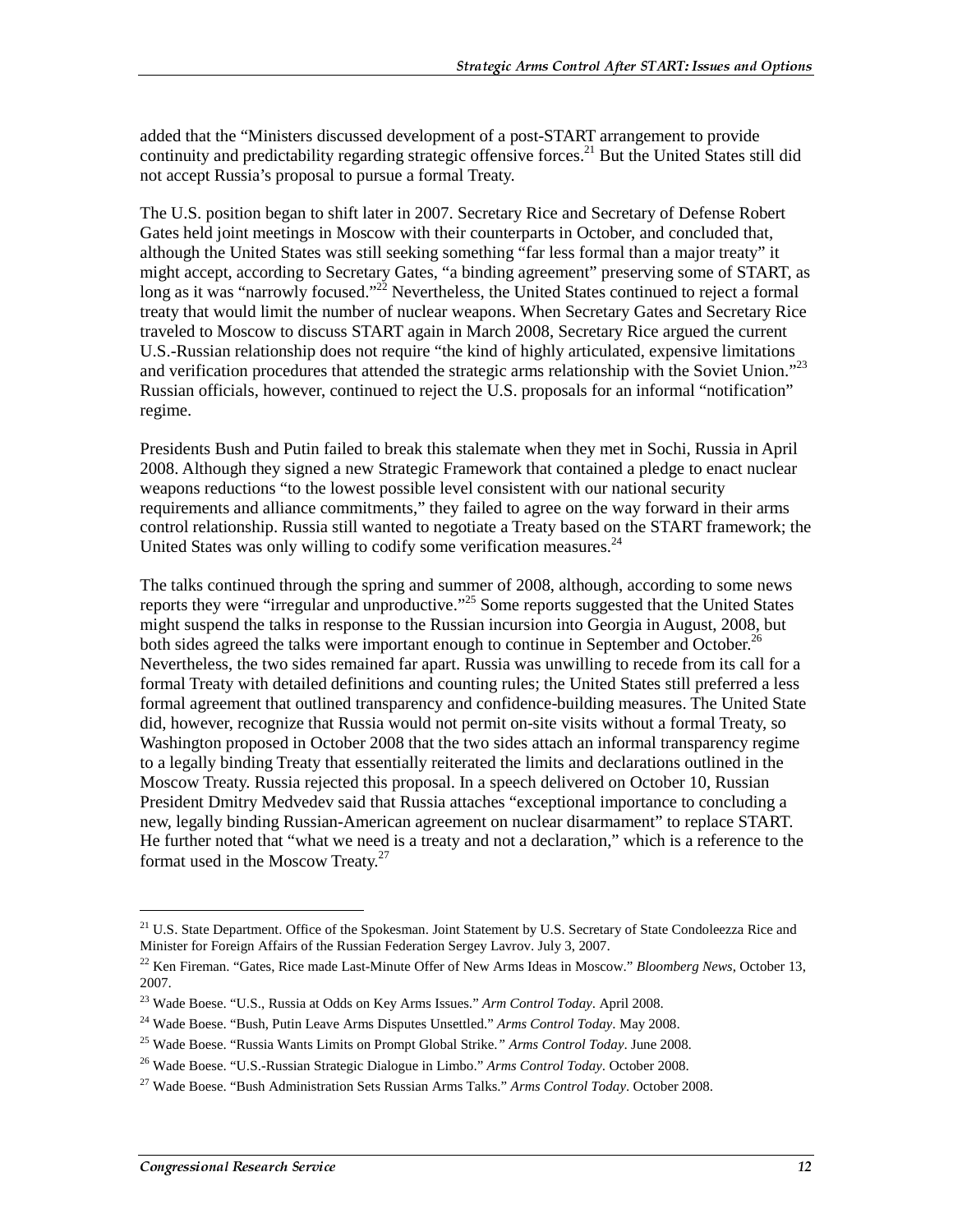The United States and Russia, along with representatives from Ukraine, Belarus, and Kazakhstan, met in the JCIC from November 13 through 21, 2008. This forum provided the venue for the formal meeting, mandated by START, where the parties considered whether to extend the Treaty.<sup>28</sup> They did not reach any agreements during this meeting, other than to note that they were leaving the options open for the Obama Administration. The United States and Russia held one final meeting in their series of strategic security discussions on December 15, 2008; bi-lateral arms control was one of many issues on the agenda.<sup>29</sup> They held extensive discussions about the U.S. draft treaty, but they failed to reach agreement on any of the outstanding issues.

### U.S. and Russian Proposals

Neither the United States nor Russia believes the two parties should extend the START Treaty. Neither wants to continue to implement all the monitoring and verification provisions included in START; the lengthy and highly detailed lists of procedures and requirements have proven costly and complicated. In some cases, these details were designed to address concerns about the potential for cheating and evasion that no longer exist in the current environment. Moreover, as is noted below, some of the limits and restrictions have begun to interfere with ongoing weapons programs for both nations. A simple extension of START would not reduce these pressures, and, unless the parties could agree on a new Treaty, could remain in force for five years.

#### **Russian Proposals**

j

In a speech to Russian diplomats in June 2006, then-President Vladimir Putin proposed that the United States and Russia begin negotiations to replace START with a new Treaty.<sup>30</sup> Since then, Russia has consistently and repeatedly insisted that the two sides replace START with a treaty that would not only reduce each side's strategic offensive forces to 1,500 warheads, but would count the warheads on all deployed delivery vehicles, as START has done.<sup>31</sup> Such an agreement would maintain the predictability and the stability afforded by START, an outcome that would not be possible in the absence of a detailed, legally binding Treaty.<sup>32</sup> The new treaty would not need to keep all the provisions of START, but should preserve "the main systematic structure of the agreement," including limitations on delivery vehicles and warhead deployments.<sup>33</sup>

Reports indicate that Russia would like the new treaty to relax START's requirements for new types of ballistic missiles. As was noted above, START contains a precise definition of the changes needed to have a new missile counted as a "new type." These provisions were designed to prevent Russia from deploying its SS-25 missile with more than one warhead. But Russia has

<sup>&</sup>lt;sup>28</sup> U.S. Department of State. Bureau of Verification, Compliance, and Implementation. Statement by the United States Representative to the Joint Compliance and Inspection Commission for the Strategic Arms Reduction Treaty. Fact Sheet. November, 21, 2008.

 $29$  U.S. Department of State. Office of the Spokesman. "Acting Under Secretary for Arms Control and International Security John C. Rood To Travel to Moscow for Bilateral Strategic Security Dialogue Talks." Media Note. December 12, 2008.

<sup>30</sup> Wade Boese. "Russia Seeks New Nuclear Accord." *Arms Control Today*, September 2006.

<sup>31</sup> Wade Boese. "Arms Issues Divide U.S. and Russia." *Arms Control Today*. September 2007.

<sup>32</sup> Nikolai Sokov, "START I Replacement: The End of Cold War Disarmament." *PONARS Policy Memo No. 418.* Monterey Institute of International Studies. December 2006.

<sup>33</sup> Arms Control Association, *Interview with Sergey Kislyak, Russian Ambassador to the United States*. December, 2008. http://www.armscontrol.org/act/2008\_12/KislyakInterview.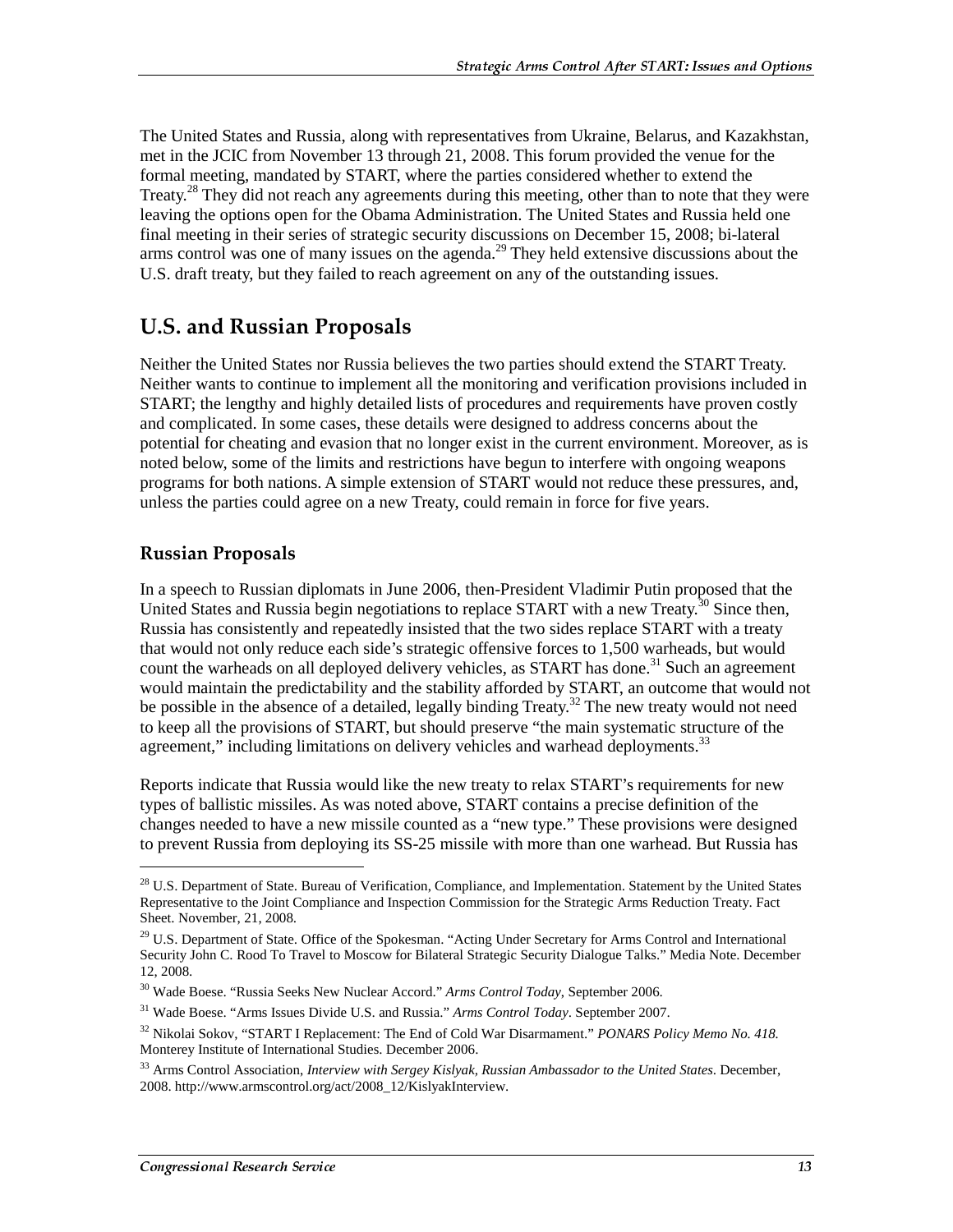developed the RS-24 missile, a new variant of its single-warhead SS-27 missile, which is, itself, a variant of the SS-25, and it plans to deploy this new missile with three warheads on each missile.<sup>34</sup> Because the missile does not satisfy the Treaty's "new types" definition, it would be limited to a single warhead under START, and a three-warhead version would violate the Treaty. This missile had its third successful test launch in late November 2008, and recent press reports indicate that Russia now plans to deploy this missile in December 2009, as soon as START expires. Russian officials have indicated that this missile is critical to the future of Russia's strategic forces, not only because it can carry up to three warheads, but also because it will incorporate technologies that would allow it to penetrate U.S. ballistic missile defenses.<sup>35</sup>

According to some reports, Russia would also like the new Treaty to ease some of the restrictions that START imposes on mobile ICBMs.<sup>36</sup> Although these restrictions were intended to apply to both parties, the United States has never been affected by them because it never deployed mobile ICBMs. These provisions, including limits on the size of deployment areas, notifications about exercises, and the rights to special on-site inspections after the missiles have dispersed for exercises, were designed to complicate any effort to hide extra missiles within the legal deployments of mobile ICBMs. But they also impinge on the operations of the permitted missiles and add to the costs of operating the systems.<sup>37</sup>

Over the years, Russia has also expressed concerns about the U.S. ability to add warheads to its missiles quickly by restoring warheads that had been removed under START's downloading provisions. It may insist that a new Treaty require the United States to replace the platform on all downloaded missiles, instead of just those that have had more than two warheads removed.<sup>38</sup>

Russia would like to retain some of START's monitoring and verification provisions, although it would like to make them less costly and cumbersome. For example, the two sides could reduce the numbers of short-notice inspections permitted each year, and replace these inspections with less formal "visits." The parties could also reduce the number of mandatory notifications, which were intended to help each side monitor the numbers and locations of treaty-limited items, and replace them with routine, periodic data exchanges.<sup>39</sup>

#### U.S. Proposals

When U.S. and Russian talks on the future of START began in 2006, the United States expected START to expire and the parties to pursue their own priorities when modernizing and modifying their nuclear forces. However, the participants in the U.S. government were divided on the question of whether to extend START's monitoring provisions. According to some reports, U.S. officials believed the two sides should evaluate whether they even needed to continue to implement these provisions because, even without START, the amount of military cooperation

<sup>34</sup> Pavel Podvig. "Why START is Important." *Bulletin of the Atomic Scientists*. July 3, 2007.

<sup>35 &</sup>quot;Russia To Deploy Missile To Counter US Missile Shield Next Year." *London Daily Telegraph.* November 29, 2008.

<sup>&</sup>lt;sup>36</sup> Anatoli Diakov and Eugene Miasnikov. "ReSTART: The Need for a New U.S.-Russian Strategic Arms Agreement." *Arms Control Today*. September 2006.

<sup>37</sup> Nikolai Sokov. "Review of Disarmament Issues in U.S. Russian Relations." James Martin Center for Nonproliferation Studies, Monterey Institute of International Studies. November, 2007.

 $38$  Ibid.

 $39$  Ibid.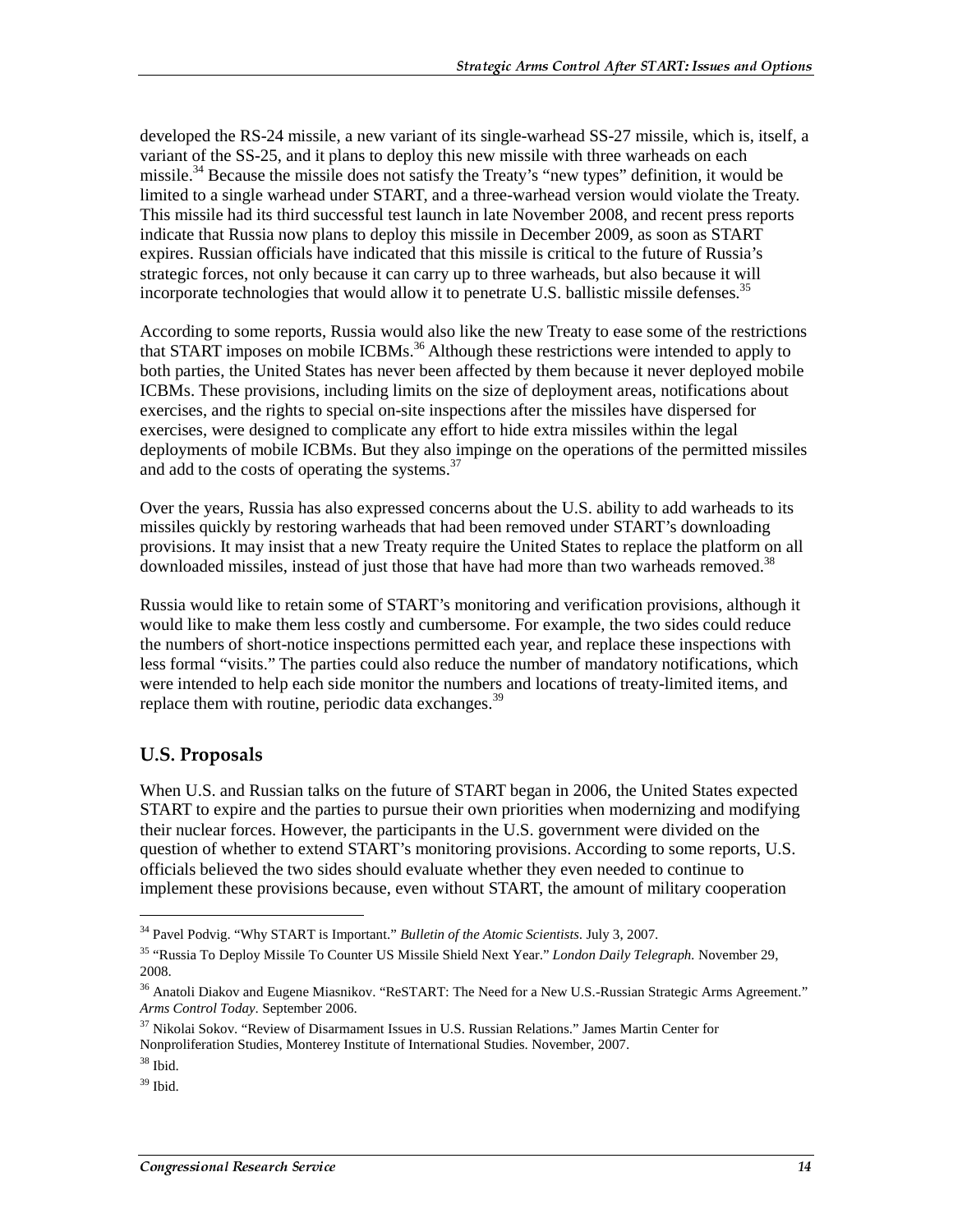and transparency between them had increased over the years.<sup> $40$ </sup> They further argued that the inspections regime had become too costly and cumbersome for the United States, and could interfere with military operations, without providing certain knowledge about Russian's nuclear forces. Moreover, in the new security environment, the United States no longer needs detailed information about Russian forces; it just needs to understand the general trends and pending changes in force size and structure. Therefore, the two sides need, at most, an informal system with less structured visits and looser inspections.

Others argued that the START regime provides valuable information about Russian forces that is not available elsewhere, while also helping to build confidence and cooperation between the two sides.<sup>41</sup> Further, reports indicate that officials in the U.S. intelligence community have argued that, without START's cooperative monitoring provisions, it will not be able to assess, with confidence, Russia's compliance with the limits in the Moscow Treaty.<sup>42</sup>

While the United States has not identified any of the central limits in START that impinge on its current plans and programs, some officials have expressed concerns that an extension of these provisions, or their inclusion in a new Treaty, could affect future plans, such as the possible deployment of conventional warheads on ballistic missiles and the potential deployment of these conventional missiles at sites that are not listed in the Treaty.<sup>43</sup> This concern has emerged as a major roadblock in the recent U.S.-Russian discussions about what type of treaty should follow START.44 Russia has insisted that the new treaty count the warheads that could be deployed on *all* strategic delivery vehicles, as START did, in part to capture the warheads that could be carried on missiles converted to carry conventional weapons. It wants to count these warheads to limit the U.S. ability to break out of the treaty by converting the missiles back to nuclear warheads.<sup>45</sup> The United States, however, does not want the warheads that could be carried on these missiles to count under the Treaty because it does not want any limits on conventional warheads or any forced trade-offs between numbers of nuclear and conventional warheads.

U.S. officials have also expressed concerns about some of START's monitoring and verification provisions. For example, the Navy has indicated that Russian requests for re-entry vehicle inspections on U.S. ballistic missile submarines can interfere with the scheduled maintenance and operations of the submarines, because the Navy must bring the submarine into port and the missile into a handling facility on the base. The treaty's limits on the number of warheads that can be removed, or downloaded, from Trident submarines might also interfere with the Navy's deployment plans for the future, particularly the United States chooses to remove more warheads from Trident missiles as it continues to reduce the overall number of strategic warheads in its arsenal.

<sup>40</sup> David Francis. "Arms Expert Calls for START Verification Extension." *Global Security Newswire*. November 8, 2005.

<sup>41</sup> Carol Giacomo. "U.S. to let START nuclear treaty expire." *Reuters*. May 22, 2007. See also, Jonathan S. Landay. "Dispute Delays Arms Control Talks with Moscow." *McClatchy Washington Bureau.* June 18, 2007.

<sup>42</sup> Wade Boese. News Analysis: "The Bush Administration and Verification." *Arms Control Today*, April 2005.

<sup>43</sup> Phil Gardner, Michael George, Vera Lev, and Sandra McMahon. *Extension of the START Treaty?* An SAIC Emerging Issues Project. December, 2005.

<sup>44</sup> Walter Pincus. "U.S., Russia Split over Scope of Arms Treaty Follow-up But Concur on Goal, Negotiator Says." *Washington Post*. December 22, 2008. p. 19.

<sup>45 &</sup>quot;Russia Concerned by U.S. Position on START, Deputy Foreign Minister Says. *Interfax*, December 19, 2008.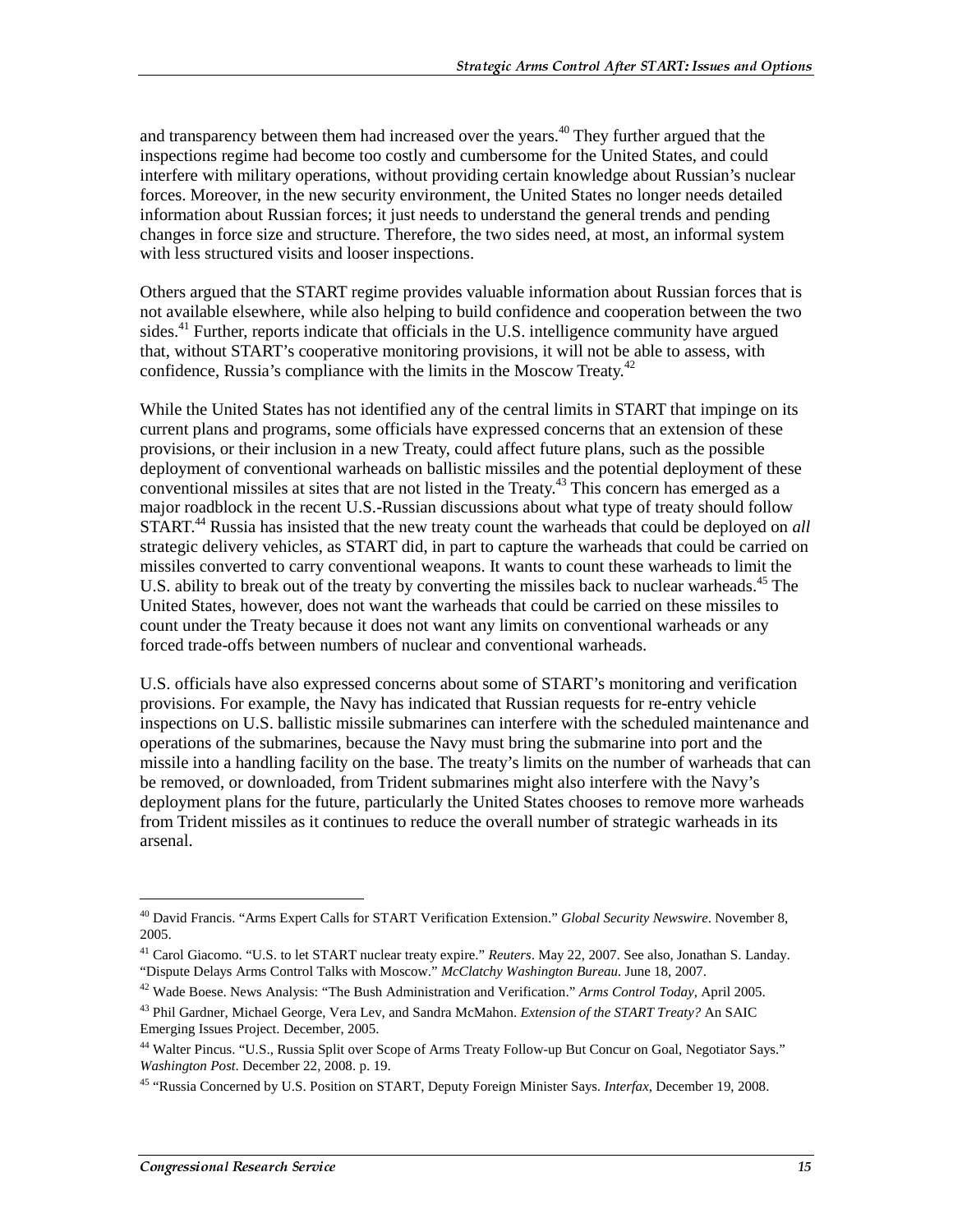Some in the U.S. government have also argued that START's provisions requiring the exchange of telemetry data during flight tests of ballistic missiles will interfere with U.S. military plans and programs.<sup>46</sup> In particular, the United States uses retired Minuteman II ICBMs as target vehicles during tests of its missile defense capabilities. Because these missiles are still limited by the START Treaty, the United States must provide Russia with all the telemetry generated during these flights. Yet, the data from these tests may reveal information not only about the Minuteman II ICBMs but also about the goals of the flight test and the characteristics of the missile defense interceptors. This concern has been a key issue in discussions about whether, and how, the United States and Russia should extend some of START's monitoring provisions.

The Bush Administration eventually proposed that the two sides replace START with a short, legally binding Treaty similar to the Moscow Treaty and a longer, non-binding appendix on transparency and cooperation. This transparency regime would be far less detailed and complex than START. It would allow for informal visits, without the detailed plans and notifications required by START, and probably would relax the telemetry provisions, or at least exempt Minuteman II flights during missile defense tests from the requirement to broadcast and exchange telemetry. Moreover, as is noted above, the legally binding portion of the U.S. proposal would not contain any of the detailed definitions and counting rules of START; the parties would declare their numbers of deployed warheads, as they do under the Moscow Treaty.

The Obama Administration has not yet outlined any specific proposals for advancing the U.S.- Russian arms control agenda, although it has indicated that it may resume discussions at an early date, and that it has two separate objectives for these discussions. In response to questions posed by the Arms Control Association, then-candidate Obama stated that he would "seek Russia's agreement to extend essential monitoring and verification provisions of START before it expires." He also said that he would seek "real, verifiable reductions in all U.S. and Russian nuclear weapons—whether deployed or nondeployed, whether strategic or nonstrategic.... "<sup>47</sup> Secretary of State Hillary Clinton offered a similar response during her nomination hearings, indicating that the Obama Administration would continue negotiations with Russia to replace START and would seek to negotiate "deep, verifiable reductions in all U.S. and Russian nuclear weapons, whether deployed or non-deployed, strategic or nonstrategic."48 During a speech before the Munich Security Conference on February 7, 2009, Vice President Biden also stated that the United States and Russia should cooperate to "renew the verification procedures in the START treaty and then go beyond existing treaties to negotiate deeper cuts in our arsenals."49

Press reports indicate that the White House and State Department have begun to hold internal talks on potential arms control proposals.<sup>50</sup> While the statements quoted above do not specify whether the Administration will support a simple extension of START or its replacement with another agreement, it indicates that President Obama is more open to completing formal

 $46$  Ibid.

<sup>47</sup> Arms Control Today 2008 Presidential Q&A: Democratic Candidate Barack Obama. Arms Control Association. September 24, 2008.

<sup>48</sup> Walter Pincus, "Clinton's Goals Detailed," *Washington Post*, January 19, 2009, p. 17.

<sup>49</sup> The White House, *Remarks by Vice President Biden at 45th Munich Conference on Security Policy*, Washington, D.C., February 7, 2009,

http://www.whitehouse.gov/the\_press\_office/RemarksbyVicePresidentBidenat45thMunichConferenceonSecurityPolicy /.

<sup>50</sup> Barry Schweid, "Obama Admin. Seeks Treaty to Cut U.S., Russia Nukes," *Associated Press*, February 5, 2009.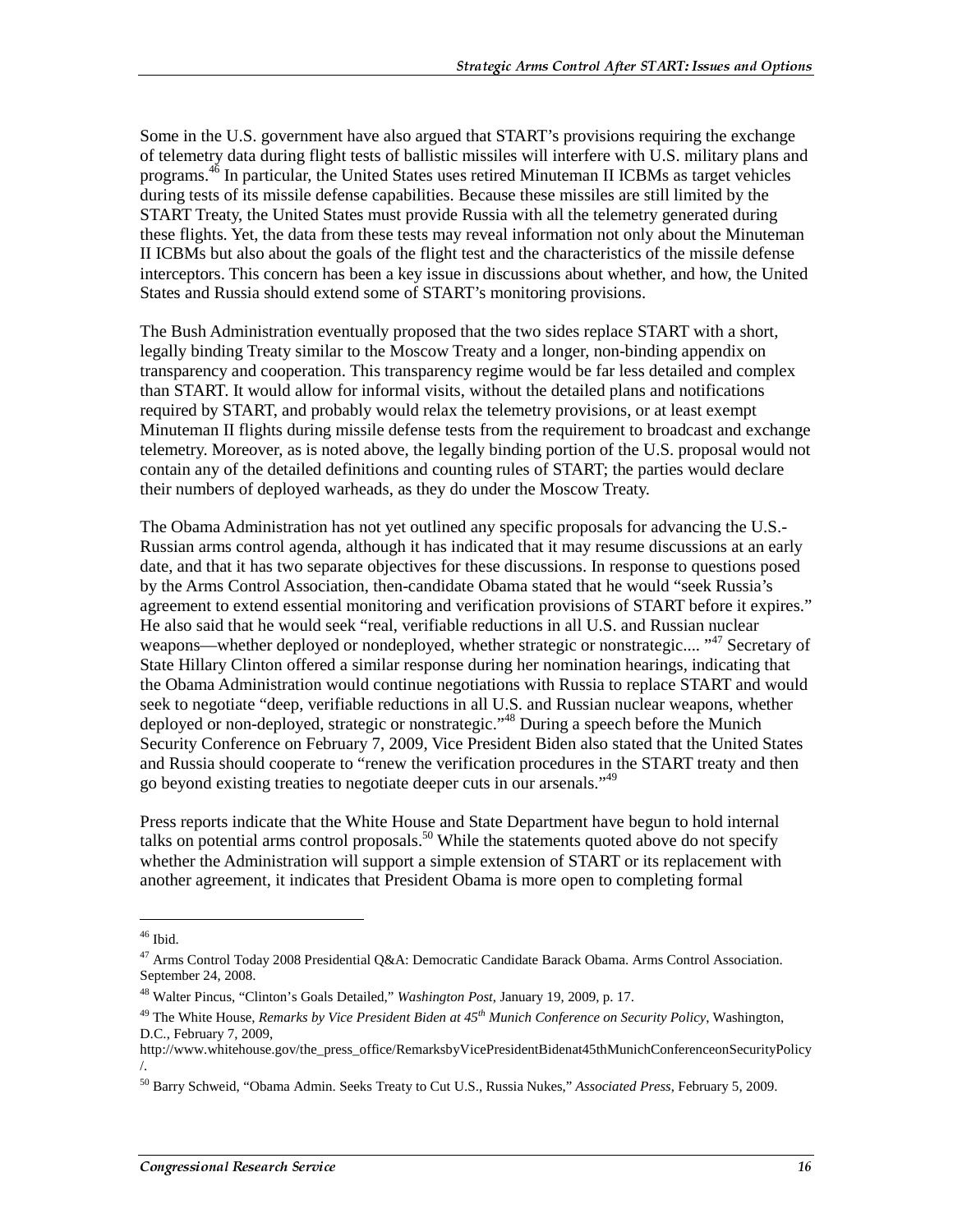agreements with Russia, in general, and to negotiating further reductions in U.S. and Russian nuclear forces.

## **Options for the Future**

The United States and Russia have two distinct issues to consider when they contemplate the future of their arms control relationship. First, what, if anything, should they do within the next year to extend or replace START? And, second, should they seek to negotiate a new treaty to replace the Moscow Treaty before it expires in 2012? Moreover, should the provisions in a new Treaty focus on transparency and confidence-building measures, or should the two nations also seek to impose deeper reductions on their strategic offensive forces?

It is unlikely that the United States and Russia will be able to negotiate and ratify a new Treaty before the end of 2009, even though both sides have said they want to do so. The Obama Administration has to name the senior State Department and Defense Department officials who may craft U.S. policy on arms control and nuclear weapons, develop its negotiating positions for a future arms control treaty; and negotiate and reach agreement on a wide range of issues with Russia. Both sides must present the treaty to their legislatures for advice and consent. Moreover, during its first year in office, the Obama Administration must conduct a Nuclear Posture Review,<sup>51</sup> which could recommend changes in both U.S. nuclear weapons policy and the U.S. force structure. These changes could affect U.S. arms control proposals, but the study will not be completed until early 2010.

The United States and Russia could choose from a number of options for the future of their arms control relationship. They could allow START to lapse or they could extend START for five years. They could negotiate a new Treaty, or they could pursue less formal arrangements to manage their nuclear forces. A new Treaty could include further reductions in nuclear weapons, or it could simply establish a transparency regime that called for continued cooperation in monitoring without further reductions in deployed weapons. In their discussions thus far, the United States and Russia have agreed they do not want to extend START, but they have been unable to agree on what kind of arrangement will follow START, in part because they do not agree on the goals they seek to achieve in their discussions. Hence, this paper will review some of the possible goals for the future of the U.S.-Russian arms control relationship before it reviews the range of options.

## **Possible Goals**

j

### Improving the U.S.-Russian Relationship

Many of the public discussions about the future of the U.S.-Russian arms control process focus on whether arms control can help the United States and Russia manage and improve their broader political relationship. As was noted at the beginning of this report, many observers, including some who served in the Bush Administration believe that the U.S.-Russian relationship has evolved to the point where the parties no longer need arms control as a symbol of their

<sup>&</sup>lt;sup>51</sup> The mandate for the new Nuclear Posture Review is contained in the FY2008 Defense Authorization Act. (P.L. 110-181, Sec. 1070).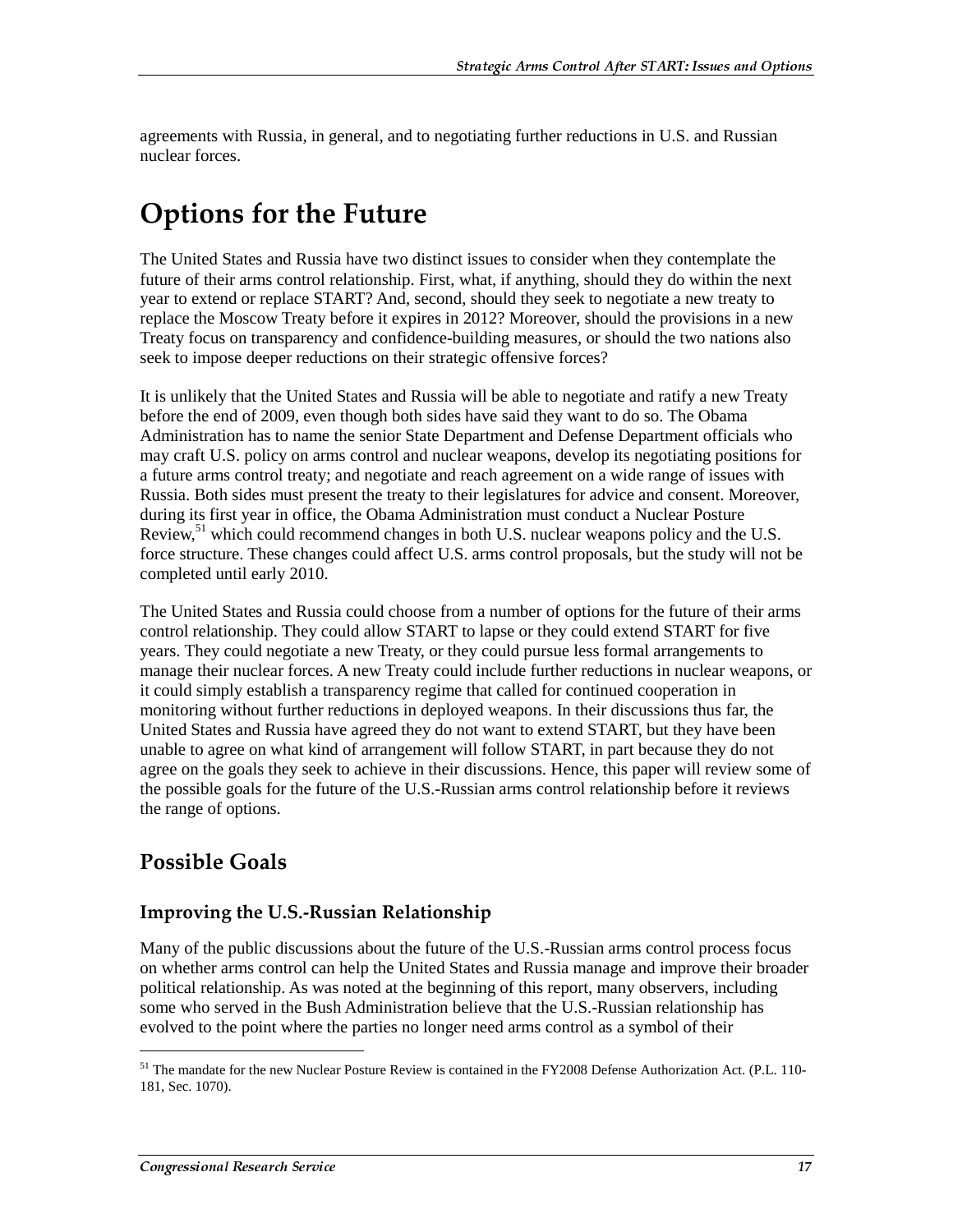cooperation on resolving common security issues. Others, however, including some Members of Congress, believe that START and the arms control process still represent "the foundation of the U.S.-Russian strategic relationship" and a "key basis for trust between the two sides."<sup>52</sup>

### **Supporting Nuclear Nonproliferation Goals**

During the past few years, the public debate over arms control and nuclear weapons has increasingly focused on the role that the U.S.-Russian arms control process can play in furthering broader international nuclear nonproliferation goals. For example, many analysts have argued that a U.S.-Russian agreement to either extend or replace START can demonstrate their commitment to their arms reduction obligations under the Nuclear Nonproliferation Treaty,<sup>53</sup> and can, therefore help strengthen the nonproliferation regime, in general, and help ensure a successful outcome at the 2010 review conference of the NPT. Others, however, argue that the nations who are currently seeking nuclear weapons would not be swayed in their decisions by any steps taken by the United States or Russia, as their nuclear programs derive from their own political and security concerns. Moreover, they note that the United States and Russia have already reduced their Cold-War era nuclear arsenals sharply, without reaping any benefits in their efforts to stem nuclear proliferation.

### **Restraining Weapons**

Many analysts in the United States and officials in the Bush Administration have argued that, in the current security environment, the United States and Russia no longer need to worry about all the details related to the size or structure of the other side's nuclear forces, they just need to understand the general trends.<sup>54</sup> Both have reduced their forces in recent years and neither needs to fear that the other would attack it with its remaining forces. Therefore, they no longer need to negotiate formal treaties to establish and maintain balance between their two force structures. Moreover, these treaties undermine the flexibility that each nation may need to adjusts its forces in response to future threats from emerging adversaries.

Although Russia recognizes that the relationship between the two nations is not as tense as it was during the Cold War, it still sees threats to its security from U.S. policies and programs. Therefore Russia continues to value arms control measures that restrain U.S. forces because these measures provide both stability between the two sides forces and predictability for Russia when it considers how U.S. forces may evolve.<sup>55</sup>

Many analysts in the United States also believe that the stability and predictability offered by arms control agreements are valuable enough to offset any limits the treaties may create for U.S. flexibility. Some argue that the process of implementing an arms control treaty, with its communication and cooperation, by itself, is important, so that the parties can avoid

<sup>52</sup> Senator Richard Lugar. " Trust Still Needs Verification." *Washington Times*. July 18, 2008. P. 24.

<sup>53</sup> Jenifer Mackby ad Edward Ifft. "The End of START." *Special to the Washington Post*, April 20, 2007.

<sup>54</sup> Jonathan S Landay. "Dispute Delays Arms Control Talks with Moscow." *McClatchy Washington Bureau*. June 18, 2007.

<sup>&</sup>lt;sup>55</sup> In a recent interview with the Arms Control Association, Russia's Ambassador to the United States, Sergey Kislyak, who, as Deputy Foreign Minister participated in talks on the future of START, stated that "the mutual constraints provided for in START should not be lost because they do provide stability and are one of the important things that also should be preserved and should not be discarded." See, Arms Control Association, *Interview with Sergey Kislyak, Russian Ambassador to the United States*. December, 2008. http://www.armscontrol.org/act/2008\_12/KislyakInterview.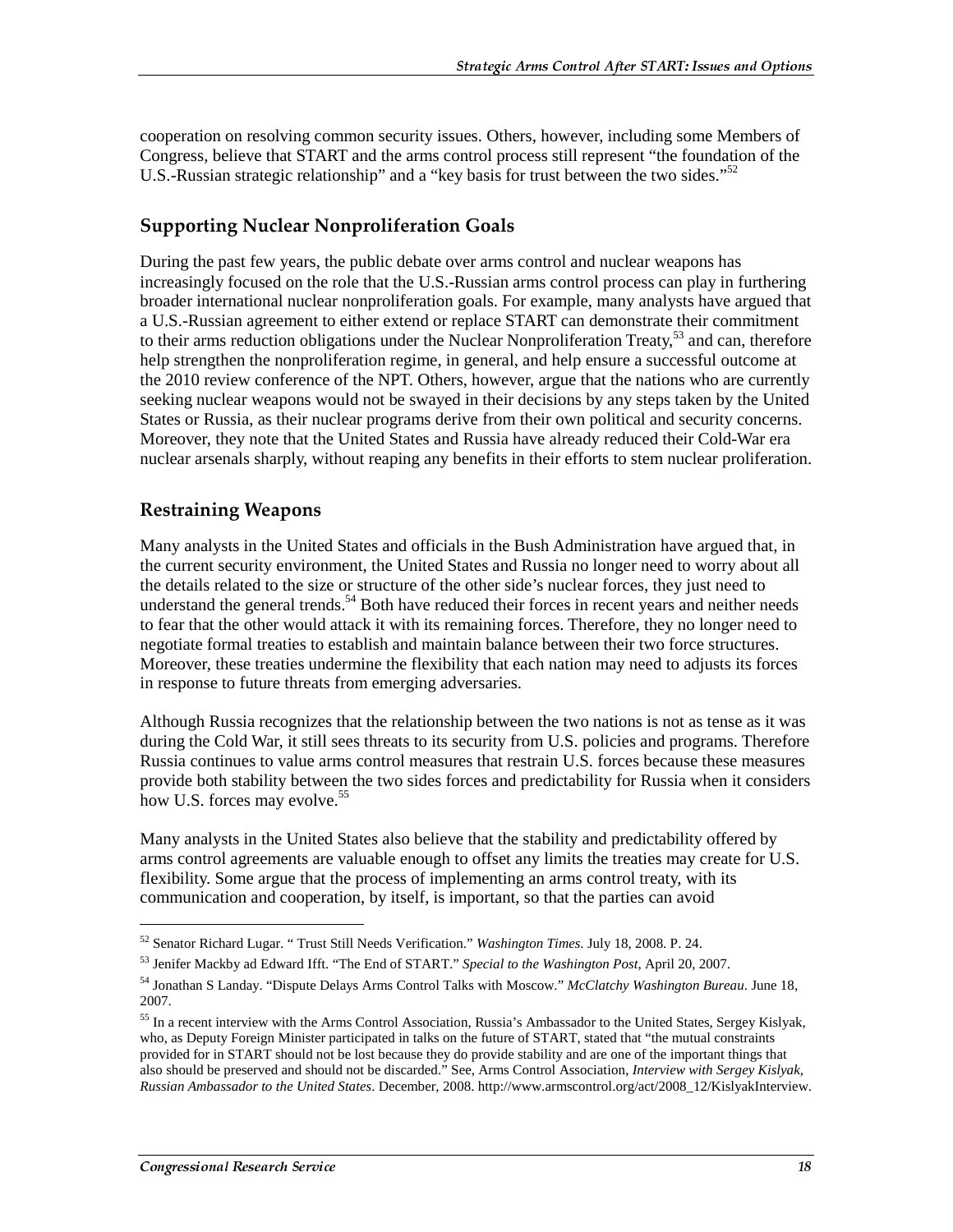misunderstandings while they work together to reduce nuclear forces and nuclear dangers. Others, however, emphasize that the actual limits and restrictions in the treaty, as much as the cooperation to implement them, determine the amount of stability and predictability offered by the treaty. They note that the United States and Soviet Union included many of the detailed provisions in START because both wanted to restrain and reduce the nuclear forces of the other side to reduce the threat from those forces, and both agreed to include detailed monitoring and verification provisions so that they could be more confident about achieving the goal of reducing the threat.

### Promoting Transparency and Cooperation

Many have argued that, at least in the near-term, the United States and Russia should seek to replace START with a regime that will ensure transparency and build confidence, even if it does not mandate deeper reductions in nuclear weapons.<sup>56</sup> This type of agreement will ensure that some form of monitoring and verification provisions remains in place after START expires and while the Moscow Treaty remains in force. A confidence-building regime can foster cooperation between the two sides even if the data it provides is not needed to verify compliance with an arms control Treaty. As one observer has noted, START "forces the United States and Russia to communicate," and to interact in ways that can build trust between them.<sup>57</sup> Therefore, an agreement that allowed the parties to continue with data exchanges, notifications, and some inspections, even without further reductions, could prove valuable.

Some argue that the United States and Russia can promote transparency and continue their cooperation without signing a formal arms control agreement. They note that the two sides will continue to cooperate on reducing nuclear dangers through the nonproliferation and threat reduction programs that the United States funds to improve security and eliminate weapons in Russia. These efforts can be bolstered by informal visits to weapons deployment areas and storage facilities. Moreover, some have argued that the formal monitoring and verification provisions in START can create tensions and undermine cooperation with their rigid requirements and stringent rules, which do not allow the parties to adapt their activities when conditions change.<sup>58</sup>

### **Scope**

j

#### Reductions vs. Transparency

Some analysts have argued that START provides the United States and Russia with the framework they could use to move quickly to negotiate a comprehensive agreement that would both reduce forces below the Moscow Treaty limits and outline a wide-ranging monitoring and verification regime.<sup>59</sup> This approach would not only satisfy Russia's preference for pursuing deeper reductions in a follow-on to START in the near-term, but would also allow the United States and Russia to demonstrate bold leadership to the international community in the months

<sup>56</sup> Edward Ifft. "The Future of START." June 11, 2007.

<sup>57</sup> Pavel Podvig. " Why START is Important.*" Bulletin of the Atomic Scientists*. July 3, 2007.

<sup>58</sup> Phil Gardner, Michael George, Vera Lev, and Sandra McMahon. *Extension of the START Treaty?* An SAIC Emerging Issues Project. December, 2005.

<sup>59</sup> Daryl G. Kimball. "START Over." *Arms Control Today*. June 2007.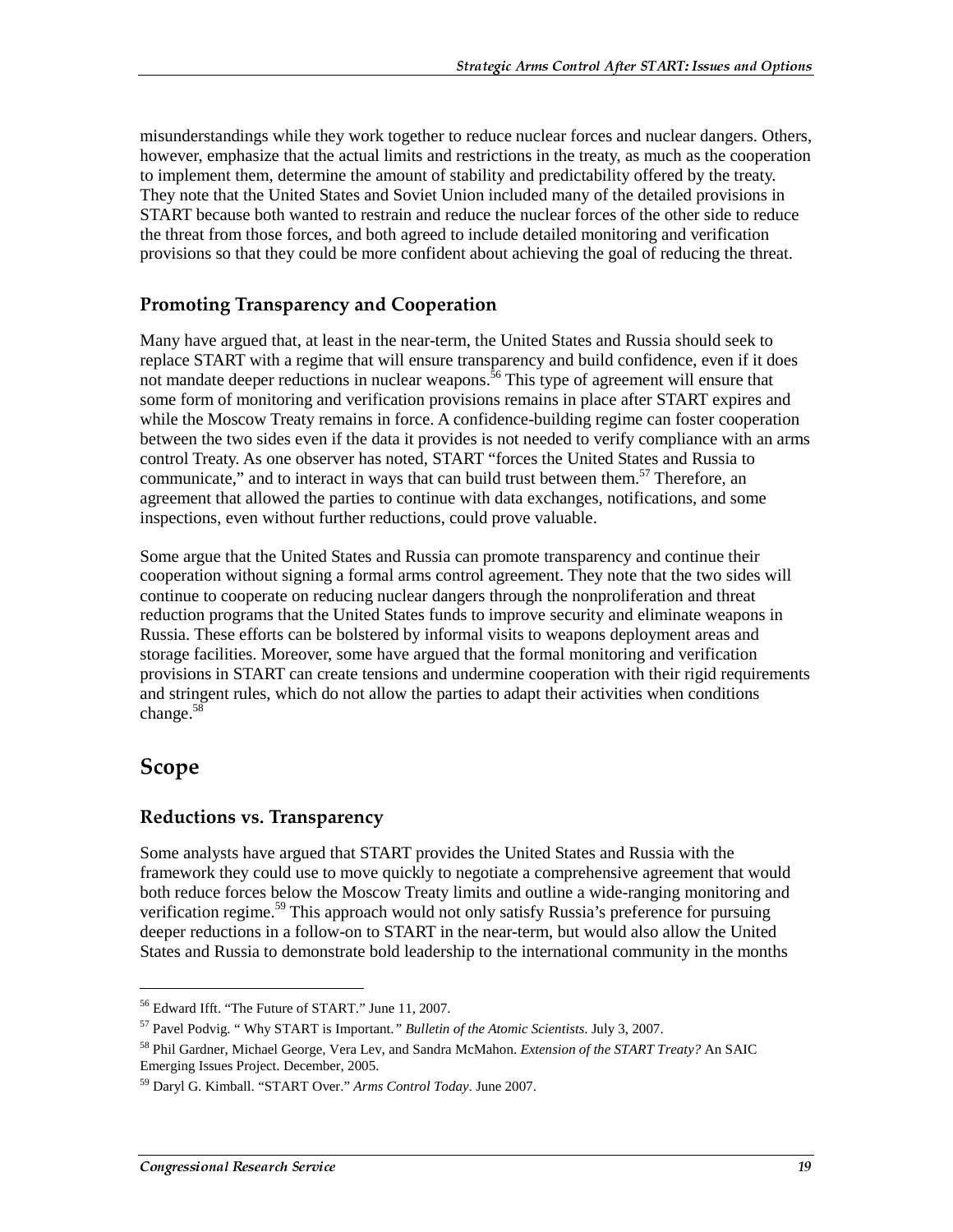before the 2010 NPT Review Conference. The two sides may not have time to complete this type of agreement before START expires, but this could still advance the arms control agenda by highlighting their commitment to pursue a Treaty on deep reductions even if START were to lapse in the near-term.

On the other hand, some have argued that a shorter, less detailed document, like the Moscow Treaty, might be sufficient to foster communication and cooperation. Even without specific definitions and restrictions, such a document can still demonstrate the parties' intent to reduce nuclear arms. Further, with fewer detailed restrictions, both sides would be able to maintain the flexibility they might need to alter their forces to meet unanticipated changes in the international security environment. Moreover, the negotiations could probably proceed more quickly than those that sought to produce a lengthy, detailed treaty. The United States and Soviet Union took seven years to negotiate START, but the United States and Russia completed the Moscow Treaty in less than a year.

### Linkages

The START Treaty limits only strategic offensive delivery vehicles and the warheads carried by those forces. But the history of U.S.-Soviet arms control negotiations is full of examples where one or the other side has tried to include limits or restrictions on other types of weapons. Over the years, both countries have sought to include some types of limits on their shorter-range nonstrategic nuclear weapons in arms control agreements; analysts continue to suggest that these limits are both necessary and inevitable in a future agreement.<sup>60</sup> The two sides have also often linked progress in discussions on missile defense programs with progress on limits on strategic offensive nuclear weapons. This linkage was explicit in the 1970s, when the first Strategic Arms Limitation Talks (SALT I) produced both the Anti-Ballistic Missile Treaty and the Interim Agreement on Offensive Arms. This linkage between offenses and defense remains important to Russia, as is evident in its concerns about the U.S. plans to deploy a missile defense site in Poland and the Czech Republic.

Several analysts have also suggested that future treaties should limit not only deployed warheads, but also the numbers of warheads that each side retains in its stockpile of reserve warheads.<sup>61</sup> While no arms control treaty has ever sought to reduce either nation's stockpile of reserve warheads, as the number of deployed warheads declines further, the number of warheads in storage could create an imbalance if either side could return them to deployment quickly. Moreover, reductions in the numbers of stored warheads, and their consolidation in fewer storage facilities, might ease concerns about the possibility that some might be stolen from insecure storage facilities.

### Participants

j

Although the United States and Soviet Union signed START as a bilateral agreement, it evolved into a multilateral treaty when Belarus, Ukraine, Russia, and Kazakhstan succeeded the Soviet

<sup>60</sup> Oliver Thranert. *U.S. Nuclear Forces in Europe to Zero? Yes, But Not Yet*. Carnegie Endowment for International Peace. December 10, 2008.

<sup>&</sup>lt;sup>61</sup> President Obama has indicated that he would seek to include limits on weapons in the stockpile in a future arms control treaty. See "Arms Control Today 2008 Presidential Q&A: Democratic Candidate Barack Obama." *Arms Control Association*. September 24, 2008.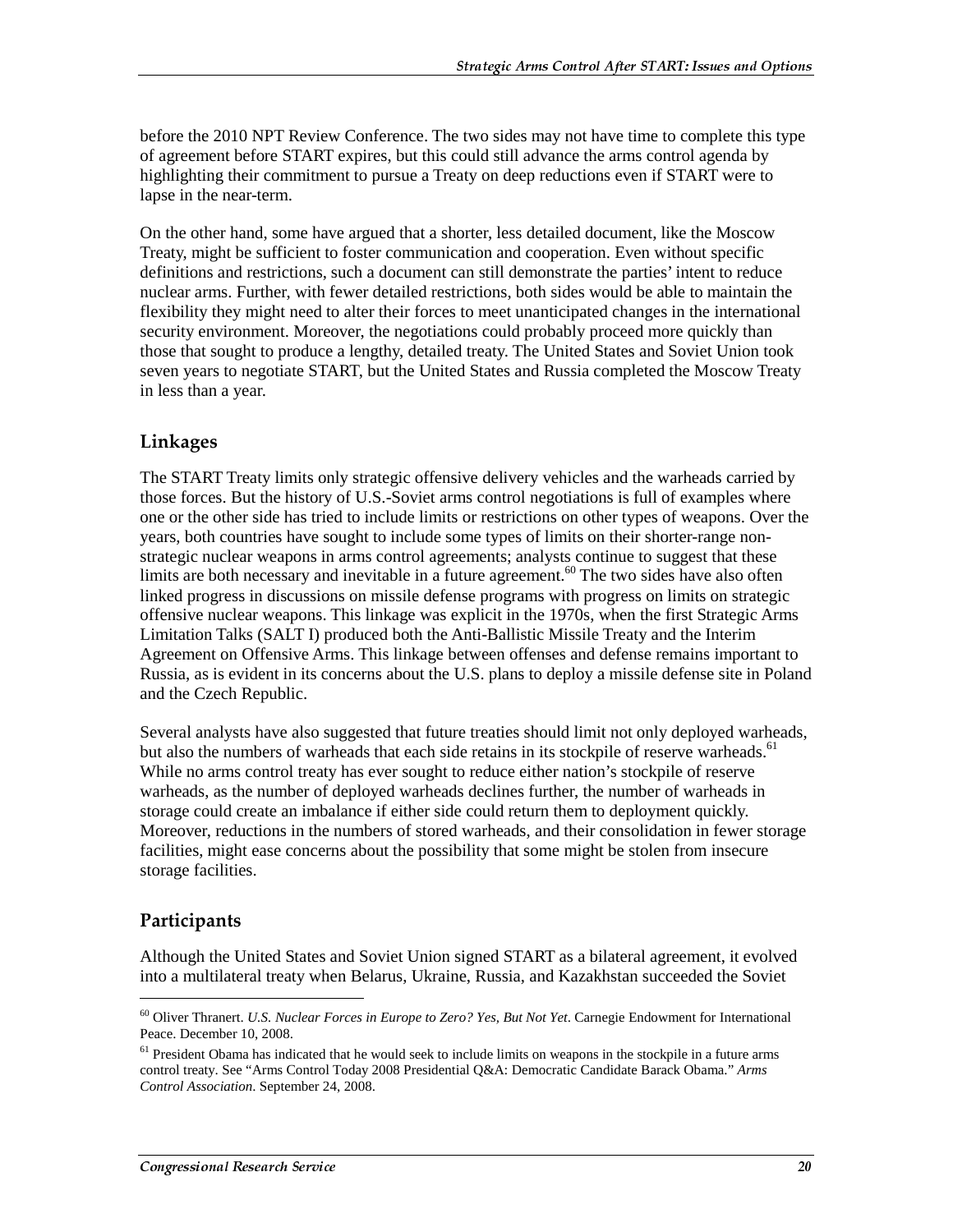Union as parties to the Treaty. Each of the four former Soviet states is subject to the limits, restrictions, and monitoring provisions in START, even though Russia is the only one with nuclear weapons left on its territory. Each also has a voice and a vote in the deliberations in the Joint Compliance and Inspection Commission established by the Treaty. If the parties agree to extend START, Ukraine, Belarus, and Kazakhstan will remain as parties to the Treaty unless they agree to amend it to include only the United States and Russia. If the United States and Russia sign a new Treaty, these other three states probably would not be included.<sup>62</sup>

Analysts have long suggested that, as the United States and Russia reduce their forces to ever lower levels, they may eventually open up the arms control process to other nuclear weapons states. This was rarely an issue during the Cold War, because the United States and Soviet Union each deployed thousands of warheads on their strategic offensive nuclear weapons. France, Great Britain, and China have deployed just a few hundred warheads each.<sup>63</sup> Most analysts agree that these other nations should not join the process until the United States and Russia reduce to 1,000 or fewer warheads. Hence, as the United States and Russia decide how, or whether, to advance their bilateral arms control agenda, they may also begin to think about when, or whether, to expand the process to include other nuclear nations.

## Potential Paths

### Allow START to Lapse

The United States and Russia could allow START to lapse at the end of 2009. The Bush Administration initially preferred this option because it did not want to continue the formal U.S.- Russian arms control process at all, but also believed that START could lapse without signaling the end of U.S.-Russian nuclear cooperation or even the end of formal arms control. As the Bush Administration eventually suggested, the two sides could agree, without signing a formal Treaty, to continue to implement some of the monitoring provisions in START so that they could both gather information needed to verify compliance with the Moscow Treaty and retain the cooperative relationship that had developed during START's verification process. This path could, however, conflict with Russia's domestic law as it would need to be a party to a legally binding Treaty before it could allow foreigners to have access to sensitive military and nuclear sites.<sup>64</sup> To rectify this problem, the parties might seek to negotiate a separate executive agreement or memorandum of understanding to allow the visits. Alternatively they could, as the Bush Administration suggested, attach the monitoring provisions to a simple treaty document that essentially restated the provisions of the Moscow Treaty.

If the parties allowed START to lapse, and did not have the time to agree on a replacement before December 2009, they could still pursue negotiations on a treaty that would eventually replace

 $62$  According to an official with the U.S. State Department, Russia "prefers working bilaterally with the United States on nuclear weapons issues and wants to 'exclude' Belarus, Kazakhstan, and Ukraine from future arrangements." See Wade Boese. "START Decision Put Off to 2009." *Arm Control Today*. December, 2008.

<sup>&</sup>lt;sup>63</sup> For summaries of the nuclear forces of these nations, see, Robert S. Norris and Hans Kristensen. "Chinese Nuclear Forces, 2008." *Bulletin of the Atomic Scientists*. July/August 2008; Robert S. Norris and Hans Kristensen and Robert S. Norris and Hans Kristensen. "British Nuclear Forces, 2005." *Bulletin of the Atomic Scientists*. November/December, 2005.

<sup>64</sup> Alexei Arbatov and Rose Gottemoeller. "New Presidents, New Agreements? Advancing U.S.-Russian Strategic Arms Control." *Arms Control Today*. July/August 2008.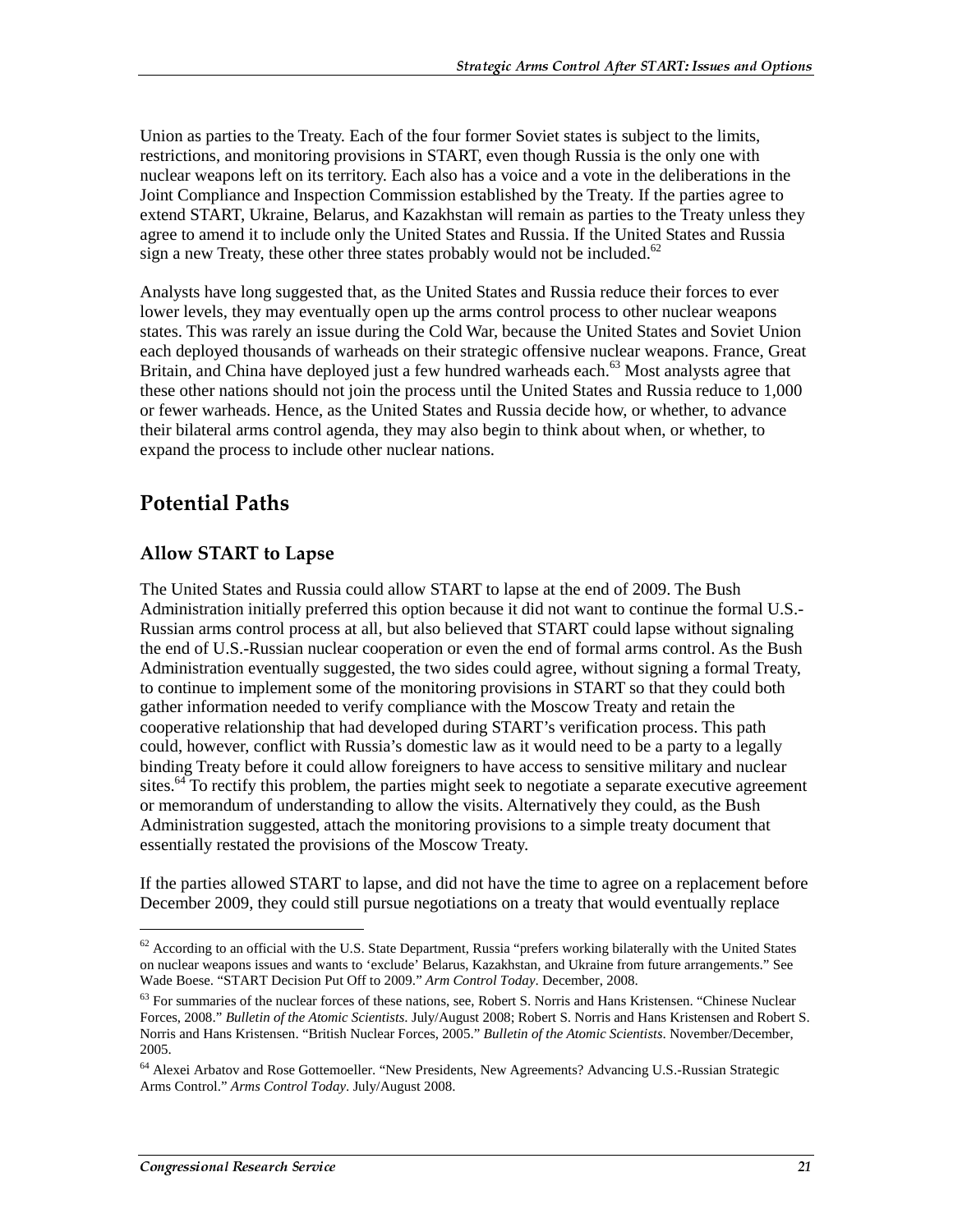both START and the Moscow Treaty. Concerns about the absence of any arms control limits might inspire them to press forward on this task and seek compromises in a short amount of time. Conversely, if the absence of arms control limits did not appear to upset stability or the level of cooperation between the parties, then the pressure to reach a new agreement might diminish. Hence, this path may be attractive to those who believe that the United States and Russia no longer need formal treaties to manage their relationship, but it may appear too risky to those who believe that the arms control process remains an important part of the relationship.

### **Extend START**

Neither the Bush Administration nor the current Russian leadership want to extend START in its present form, particularly for the full five years allowed under the terms of the Article XVII. Yet, this path may be the only one available if the parties want to retain some of the START monitoring and verification provisions in the near term. They could possibly agree to extend START for a shorter period of time, perhaps two years, while they negotiate a new Treaty that would replace START. But this option is not mentioned in the current Treaty, so it might need to be treated as an amendment to the Treaty and require the advice and consent of both nations' legislatures. The U.S. Senate might not object to a short-term extension of START, particularly since several Members have already called on the parties to extend the Treaty's monitoring and verification regime, but Russia's parliament may not be as accepting. The current tensions in the U.S.-Russian relationship, along with ongoing concerns about U.S. plans to deploy missile defenses in Poland and the Czech Republic, could lead some in Russia to question whether any extension of START, with its limits on Russia's ability to modernize its forces and deploy multiple warhead ballistic missiles, serves Russia's interests.

### **Extend and Amend START**

Instead of amending START so that they could extend it for less than the mandated five years, the parties might extend START according to the Treaty provisions, which they could do without seeking approval from their legislatures, then try to amend the Treaty to adjust the provisions that each finds too binding in the current environment. For example, Russia might want to alter the "new types" rule in START, or it might seek a waiver from the rule for the RM-24 missile; the United States might want to alter the provision requiring the exchange of telemetry from missile flight tests, or seek a waiver for retired Minuteman II missiles that are used as missile defense targets. Both sides might want to modify the verification protocol to remove some of the more costly and intrusive requirements, particularly if the parties believe the data they provide is no longer critical to understanding the other side's nuclear forces. Consequently, they might be able to craft a "package" of amendments that would incorporate each side's highest priorities.

Both the United States and Russia would have to submit this package for approval by their legislatures. Some in the U.S. Senate might object to the changes that relieve Russia of some of its obligations, but a package that addressed both nations' concerns might still win the approval of the necessary 67 Senators. The Russian parliament might object to any agreement that extended START without addressing Russia's concerns about U.S. missile defense plans. However, it might, nevertheless, accept an amendment package that addressed some of Russia's concerns with the provisions in START. In addition, if the United States and Russia extended START for five years before negotiating the amendments, the Russian parliament would have to accept either the unmodified extension, or the amendment package.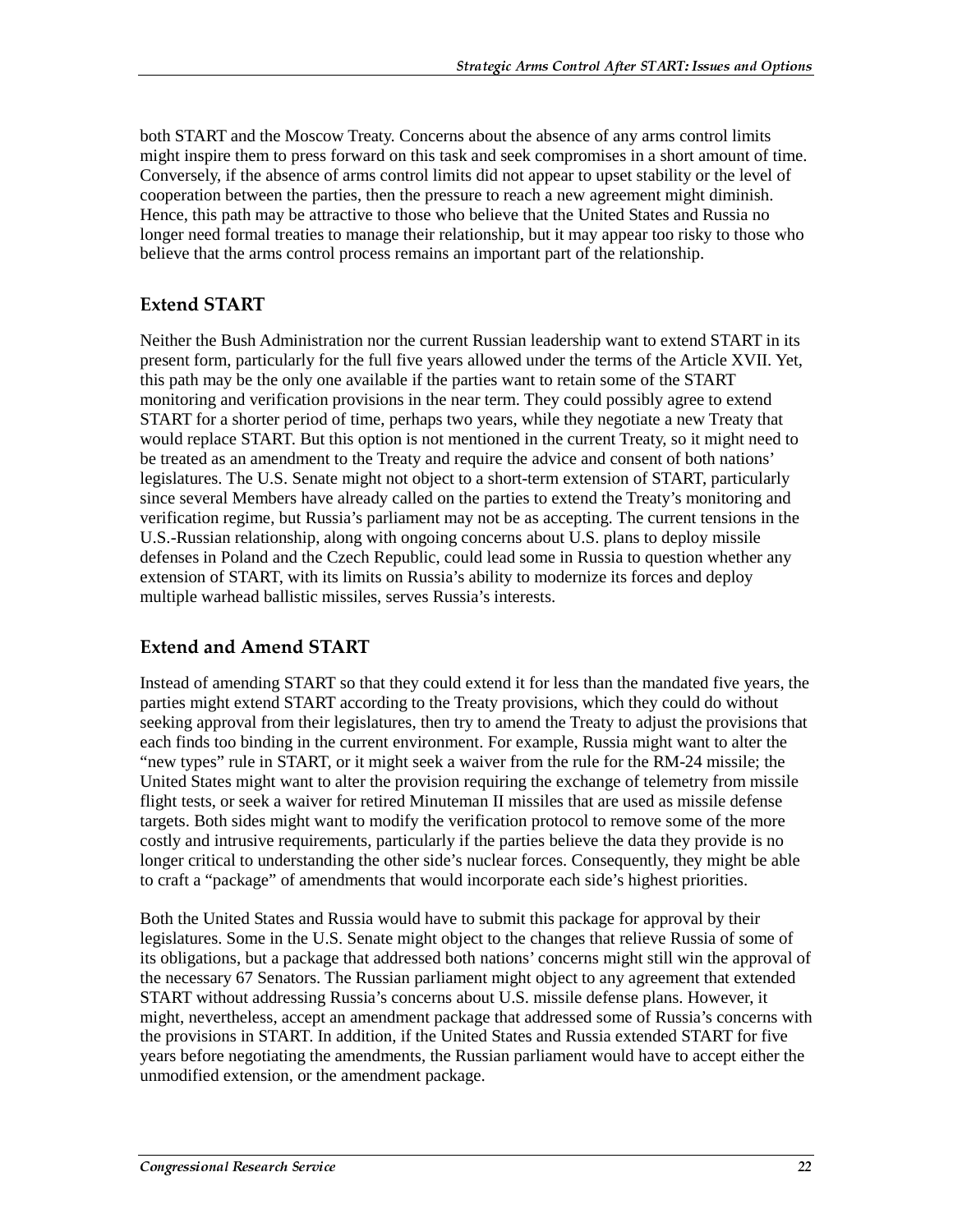### **Replace START**

Regardless of whether they allow START to lapse or extend it before December 2009, the United States and Russia could continue negotiations on a new Treaty. If they completed the Treaty before an extended START expired, the new Treaty could replace START, or, if it were similar to the Moscow Treaty, with aggregate limits but no detailed definitions, counting rules, or monitoring provisions, it could run concurrently without substituting for START.

As was noted above, Russia would like the new treaty to be a complete package of further limits on nuclear weapons, detailed definitions and counting rules, and monitoring and verification provisions. The Bush Administration, on the other hand, would have liked the new treaty to essentially replace the Moscow Treaty, with some informal monitoring provisions to offer a measure of transparency and cooperation. A future Treaty could take either of these forms, or it could focus solely on monitoring measures by establishing a legally binding framework for transparency and cooperation not linked to the need to verify compliance with restrictions on nuclear forces and activities.

### Further Reductions with START Rules

A new treaty could contain START-style definitions and counting rules, along with deeper reductions in the permitted numbers of warheads. This combination of provisions would continue to reduce U.S. and Russian deployed forces and would also provide transparency and predictability for the future. Without the START-style definitions and counting rules, neither side would be able to confirm that the other has complied with the Treaty's reductions because each will not know what the other side considered to be limited by the treaty.

At the same time, a Treaty that required the United States to reduce its forces below the Moscow Treaty limits of 1,700-2,200 warheads, but also used the START counting rules to calculate the number of warheads attributed to deployed delivery vehicles could force the United States to make hard choices and significant changes in the structure of its nuclear forces. Under START, all deployed delivery vehicles count under the Treaty's limits (Russia has proposed that the same be true in a new agreement); the parties then calculated the number of deployed warheads by multiplying the number of deployed delivery vehicles by a number of warheads listed in the data base for that type of delivery vehicle.

The Moscow Treaty, on the other hand, does not assume all delivery vehicles carry deployed warheads, and allows the parties to exclude those that do not. As a result, the United States does not count the launchers or warheads on 2 of its 14 Trident submarines because they are in overhaul and not "deployed." These would count under the START rules. It also has removed more than 2 warheads from some Trident missiles, without changing the front end of the missile. Under START, these missiles would count as 6 warheads each; in its declaration under the Moscow Treaty, the United States counts only the aggregate number of actual deployed warheads; it does not even have to specify how many warheads are deployed on any given missile or submarine. Moreover, under the Moscow Treaty, the United States counts only the bomber weapons maintained in the active stockpile at U.S. bomber bases. Under START each bomber equipped to carry cruise missiles would count as 20 warheads, regardless of available weapons or actual deployments.

These differences produce striking differences in the number of warheads that count under each Treaty. In May 2008, the United States declared that it had 2,871 operationally deployed strategic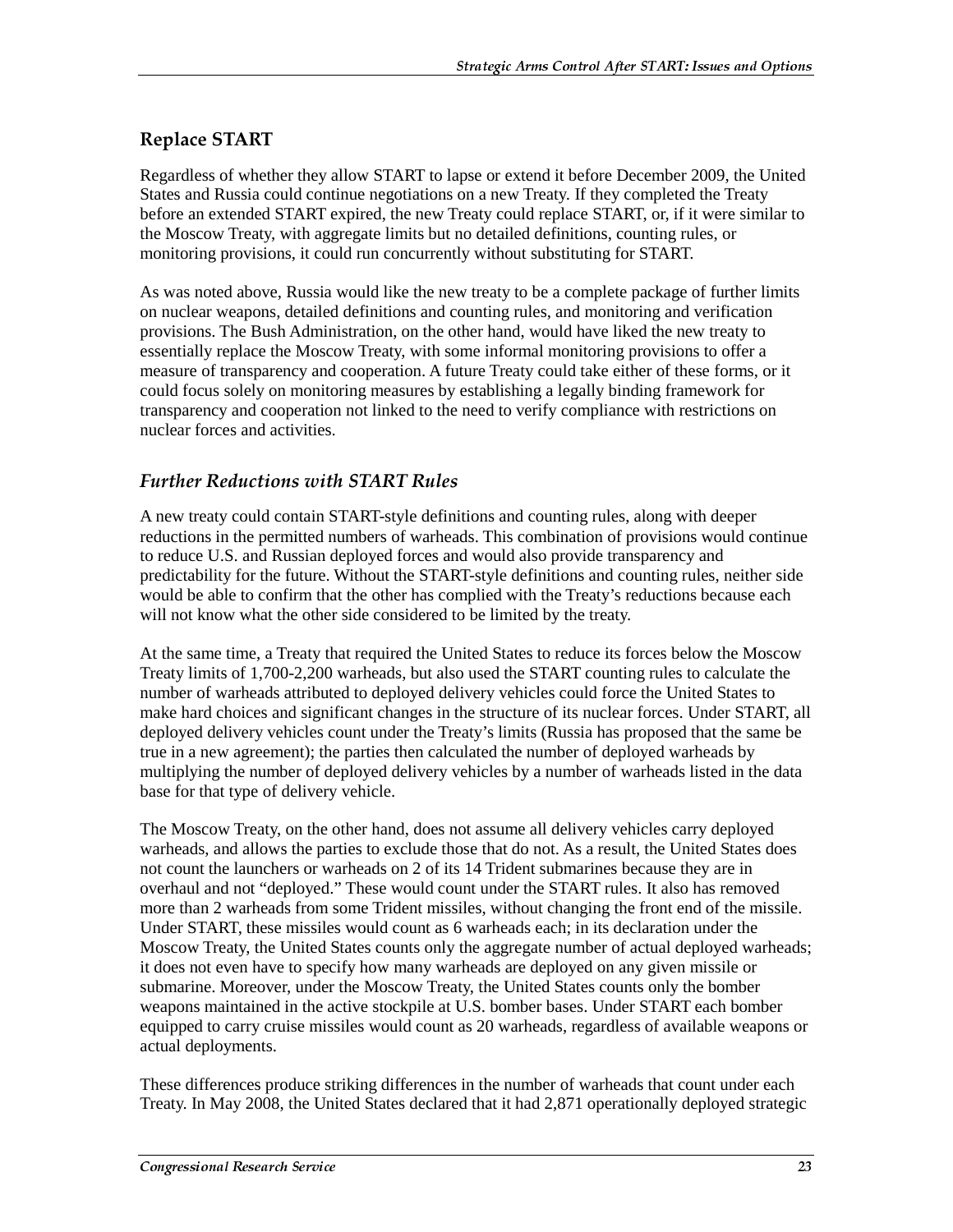warheads that would count against the Moscow Treaty.<sup>65</sup> At the same time, when it exchanged START data with Russia in July 2008, it stated that it had 5,951 warheads attributed to deployed ICBMs, deployed SLBMs, and heavy bombers. Many of these attributed warheads could be eliminated with some accounting changes,  $66$  but it is clear that under START definitions, the United States would have to count hundreds of warheads that it excludes from the Moscow Treaty total because it does not consider them to be operationally deployed.

To bring its warhead totals down to 1,500 or less, while using definitions and counting rules similar to those in START, the United States could seek to deploy each of its remaining Trident missiles with a smaller number of warheads. However, if START rules apply, a reduction of more than 2 warheads would necessitate the costly replacement of the platform on the post-boost vehicle on each missile. The United States could suggest that the new Treaty relax this rule, but Russia may object as it has been concerned about the U.S. ability to upload its missiles and increase its warheads in a crisis. Russia has long suggested that the parties tighten the downloading rules to minimize the possibility.

As an alternative, the United States could reduce its total warheads by eliminating some of its deployed launchers (bombers, ICBMs, or SLBMs), or even removing one leg of its "strategic triad" from the nuclear force. However, the United States probably would not want to reduce the number of B-52 and B-2 bombers, as these fly conventional missions in ongoing conflicts, so it might have to remove them from the nuclear force altogether. It also might be difficult to reduce the Minuteman fleet of ICBMs below the current number of 450 without also reducing the number of bases and cutting into the number of personnel trained to operate the system. Further, as the number drops, it may be also be difficult to justify the costs associated with retaining the smaller force.

Most experts agree that the Trident submarines are going to be the mainstay of the U.S. nuclear arsenal in the future. But, unless the United States cuts deeply into the other "legs" of its strategic triad, deep reductions in total warheads may require reductions in the number of Trident submarines. If the United States were to reduce its Trident fleet to 10 or fewer submarines, it might not be able to operate out of two bases, as it does now, and retain submarines on patrol in the areas from where they would fire their missiles, in both oceans. Changes in this deployment pattern might require changes in the missions and targets of the submarine fleet. The President and the U.S. military would probably want to consider the implications of these basing and operational changes before deciding whether to accept arms control limits that produce such changes.

Hence, if the United States agrees to replace START with a new Treaty that reduces warheads below the levels in the Moscow Treaty but retains many of the definitions and counting rules of START, it will have to make difficult choices about how to structure and operate its nuclear force.

<sup>65</sup> U.S. Department of State. 2008 Annual Report on Implementation of the Moscow Treaty. Bureau of Verification, Compliance and Implementation. Washington, D.C. May 13, 2008.

<sup>&</sup>lt;sup>66</sup> For example, this total includes 400 warheads attributed to Peacekeeper missiles. These missiles have been deactivated, but the United States did not eliminate the silos according to START Treaty rules, so the warheads still count. It also excludes up to 768 warheads that could be deployed on four Trident submarines. The U.S. Navy has converted these submarines to carry non-nuclear cruise missiles, but, because it did not remove the launch tubes for the Trident missiles, they still count under START as if each launch tube held one missile and each missile carried either six or eight warheads.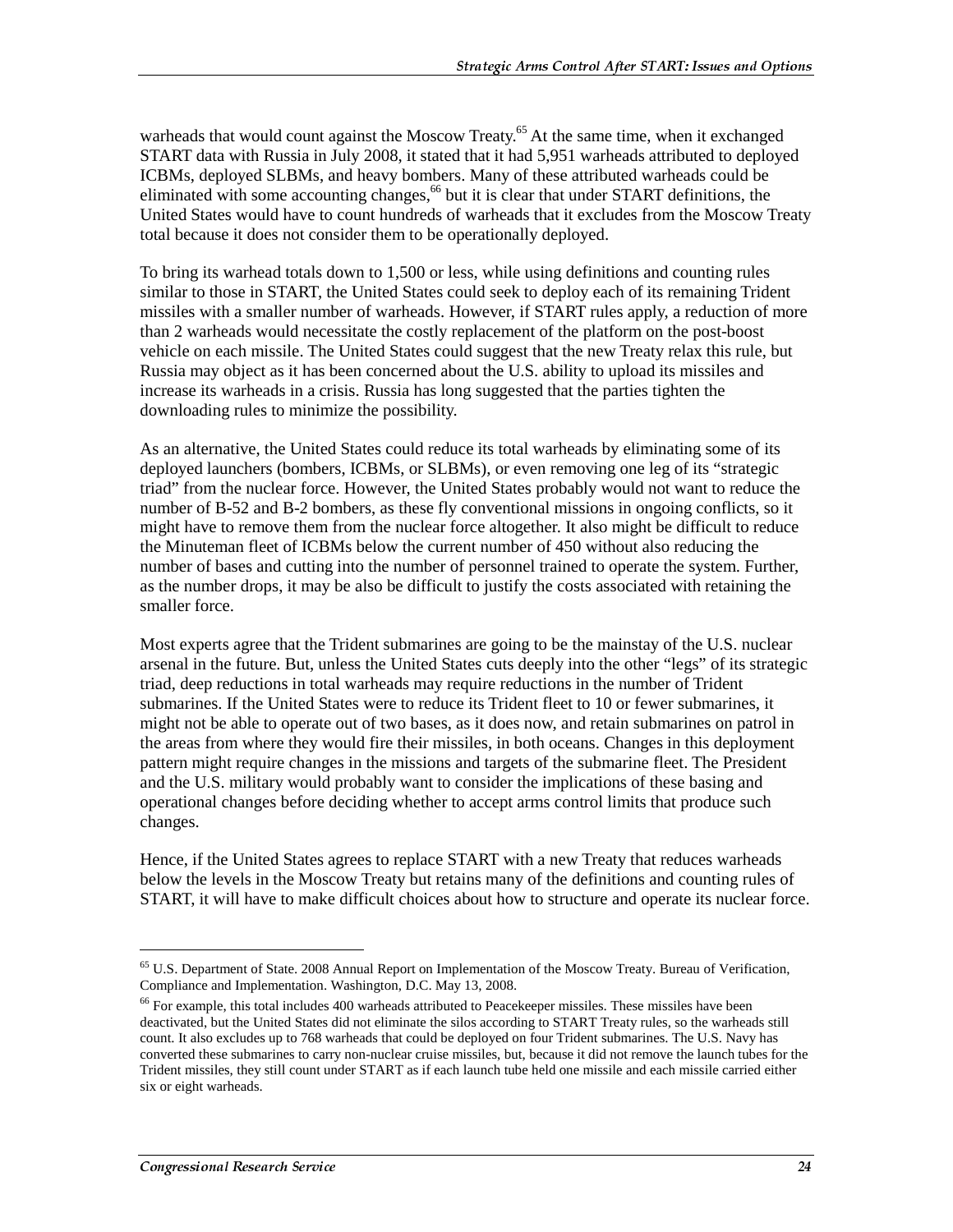These decisions are not likely to come easily or quickly, and could delay both the start and the finish of negotiations on a new Treaty.

### Further Reductions without START Rules

The complexities detailed above demonstrate why the Bush Administration has been unwilling to follow START with a similar, detailed document. Even those in the Administration who believe that the U.S.-Russian arms control process should continue argue that the two sides should pursue a Treaty that did not contain the level of detail in START. For example, during a speech before the Carnegie Endowment for International Peace in October 2008, Secretary of Defense Robert Gates said, "I am not sure that agreements that are the size of a telephone book and take years to negotiate are in the interest of either party." He went on to say, "I believe we should go for another agreement with Russia. I believe it could involve further cuts in the number of warheads. I believe we do need the verification provisions. But I think it ought to be an agreement that is shorter, simpler, and easier to adjust to real-world conditions than most of the arms control agreements I've seen over the last 40 years."<sup>67</sup>

A shorter, less detailed Treaty may not, however, provide the level of transparency or predictability sought by many analysts. Under the Moscow Treaty, which is short and contains few details, neither the United States nor Russia has to offer any transparency into the structure of its nuclear forces. Each simply has to declare how many warheads it has deployed on its operational forces. Further, because the Treaty includes no time lines for the reduction process and no definitions of the items limited by the Treaty, neither side can predict with confidence the process or outcome of the other side's reductions. As a result, some argue that, while the shorter negotiations may seem preferable, a shorter Treaty with an absence of details would not necessarily serve the goals of an arms control process that sought to strengthen the relationship between the United States and Russia or to reduce the perceived threats from their nuclear weapons.

### Transparency and Confidence Building Measures

Some Members of Congress and analysts outside government have called on the United States and Russia to extend the monitoring regime in START, even if they cannot reach agreement on further reductions in nuclear forces. In a "Dear Colleague" letter circulated in July 2007, Representative Ellen Tauscher, Chair of the House Armed Services Committee, Subcommittee on Strategic Forces, noted the "transparency required by the START verification regime has bred confidence in both Russia and the U.S. enabling cooperation on a range of nuclear arms issues."<sup>68</sup> As was noted above, Secretary of State Clinton and Vice President Biden both referred to the possibility of extending the monitoring and verification provisions in START.

An agreement that established a transparency regime without imposing any further reductions on nuclear weapons could allow the United States and Russia to sustain their confidence in their knowledge of each other's nuclear weapons deployments. The START regime's extensive

<sup>67</sup> Secretary of Defense Robert Gates. *Nuclear Weapons and Deterrence in the 21st Century*. Carnegie Endowment for International Peace. October 28, 2008. http://www.carnegieendowment.org/files/1028\_transcrip\_gates\_checked.pdf.

<sup>68</sup> Representative Ellen Tauscher. *Call on the President to Extend the Most Significant Remaining Arms Control Agreement of Our Time*. July 2007.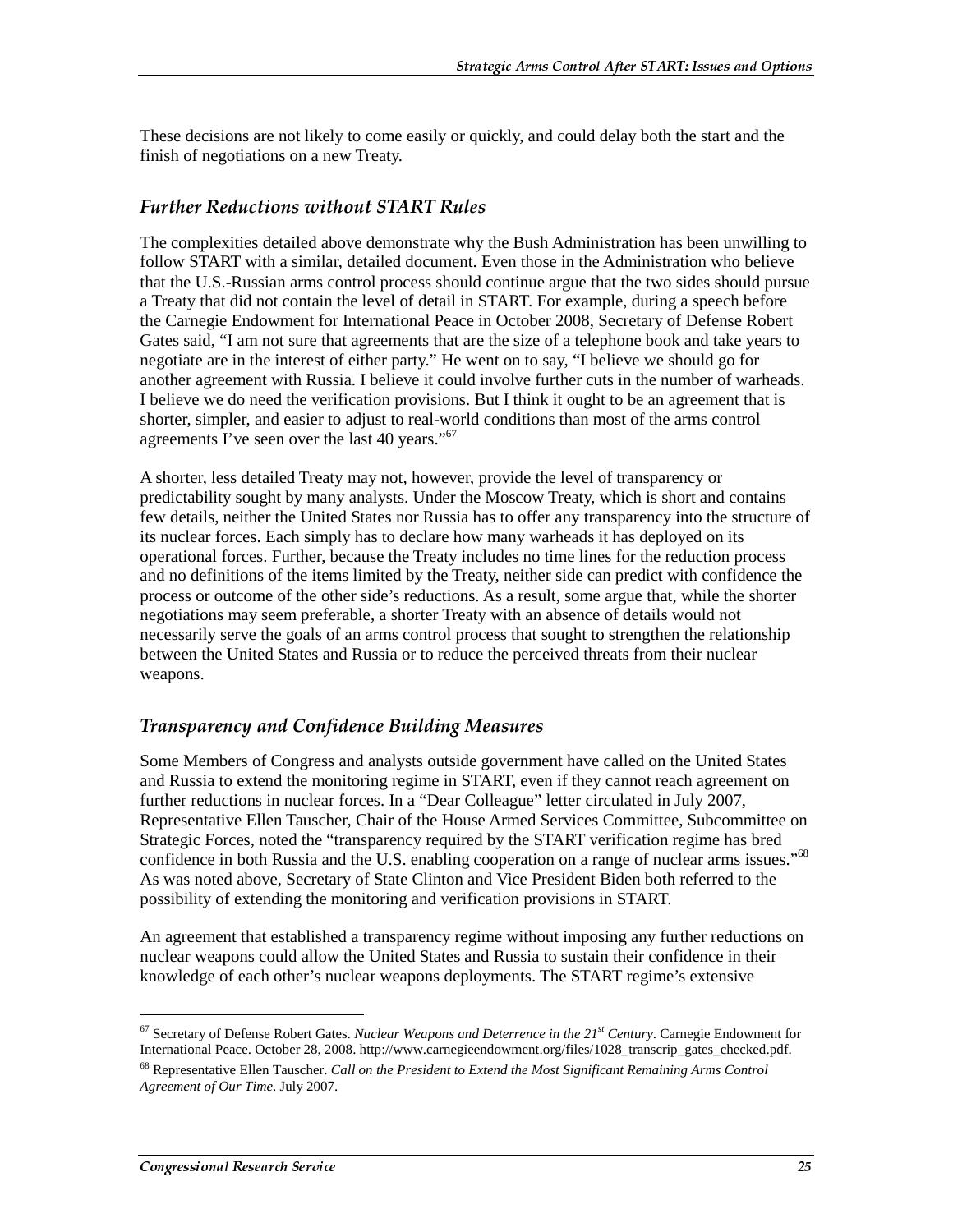exchanges of data about the characteristics of each party's weapons systems provide each party with significant amounts of information that would not have been available, or would have been difficult to acquire, otherwise. The parties can be confident in the accuracy of this data because they have the opportunity to visit the sites and view the weapons themselves. Moreover, START required each party to notify the other when they changed the numbers or locations of strategic systems. Even if the parties have not agreed to limit or reduce their nuclear weapons, they could continue to house their weapons at agreed sites, provide data about their characteristics and capabilities, and provide notifications when they moved them.

Some have also argued that, by continuing to cooperate in monitoring the locations and characteristics of deployed nuclear weapons, the United States and Russia would be better positioned to monitor compliance with the Moscow Treaty. The notifications and data exchanges would continue to inform them about the numbers and locations of missiles and bombers, while on-site visits would give them an opportunity to count the warheads deployed on some missile. These inspections would not, however, provide the parties with an opportunity to calculate all the warheads that would count under the Moscow Treaty. Because START inspections were designed to confirm that the number of warheads deployed on a particular missile did not exceed the number declared in the data base, they do not provide a way to count the total number warheads deployed on the entire force. However, by confirming that the deployed warhead number did not exceed the number in the data base, the inspections could provide the parties with some confidence in the number of warheads they might then use in their calculations of deployed warheads across the force.

## Choosing a Path

Although President Obama has stated that he would like the United States and Russia to negotiate deeper reductions in their nuclear weapons, the United States and Russia still may not be on the same path forward in their arms control relationship. They still have to decide what, if anything, to do about START before it expires, and what, if any, type of Treaty they should negotiate to replace START in the longer term. They may agree that the Treaty should contain more details than were included in the Moscow Treaty, but they will still have to decide which of START's counting rules and definitions will continue to apply, whether the new Treaty would ease or tighten the rules governing the downloading of missiles and the deployment of new types of missiles, and which of the Treaty's monitoring and verification provisions they would continue to implement. Moreover, they would have to decide whether to include only deployed warheads, or all deployed and reserve warheads, and whether to link reductions in strategic weapons to other issues, like nonstrategic nuclear weapons or missile defense.<sup>69</sup>

Because each side would like some of START to continue and some of it to end, both may find it difficult to reach an agreement on the substance of a new treaty that matches their priorities. On the other, if they balance and offset their differing preferences and priorities they may be able to craft a compromise that provides them with more transparency and predictability than the Moscow Treaty, but less precision than the START Treaty.

This report will be updated, as the process moves forward and the two sides decide which path to pursue after START.

 $69$  For a detailed proposal that addresses these issues, see Alexei Arbatov and Rose Gottemoeller. "New Presidents, New Agreements? Advancing U.S.-Russian Strategic Arms Control." *Arms Control Today*. July/August, 2008.